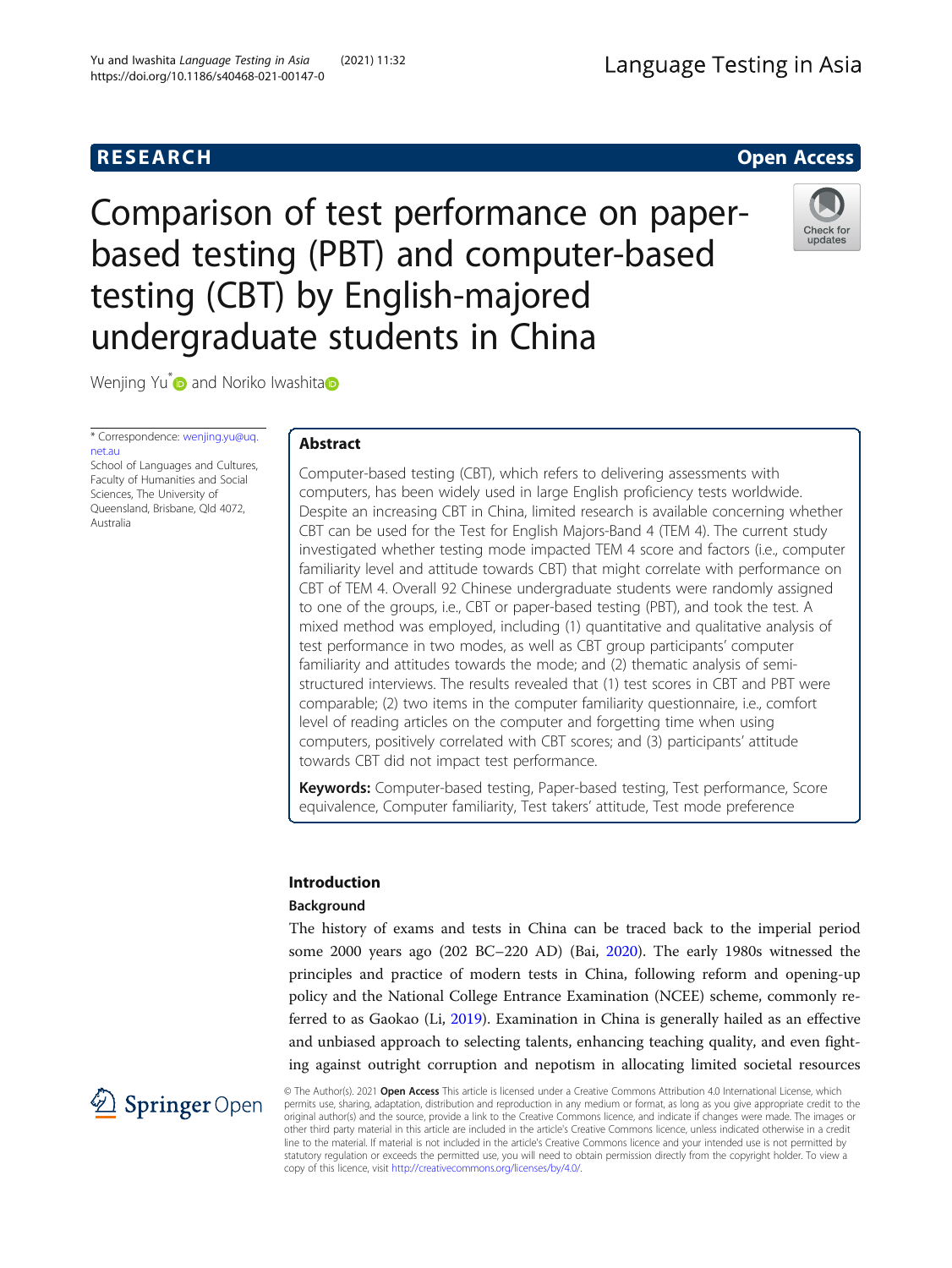(Yan & Fan, [2020;](#page-20-0) Zhang, [2021](#page-20-0)). As China has seen growing participation in the international community, English is increasingly significant for English as a Foreign Language (EFL) learners at all stages of education (Jin, [2010](#page-19-0)). The Chinese Ministry of Education (MOE) has organized many different Fan examinations at both provincial and national levels, including the College English Test (CET) and Test for English Majors (TEM) (Li, [2019\)](#page-19-0).

#### Test for English Majors-Band 4

Test for English Majors-Band 4 (TEM 4) is a national English proficiency test specifically intended for English-majored undergraduate students in tertiary education in China (Fan et al., [2020](#page-18-0)), and the annual test is used to evaluate students' English proficiency and achievement in listening, reading, and writing (Jin & Yan, [2017](#page-19-0)).

Over the past few years, TEM 4 has gained plenty of social respect as an important marker of English achievement, with its score serving as an essential criterion for English majors to acquire a bachelor's degree or even to graduate from university (e.g., Jin & Yan, [2017;](#page-19-0) Qian & Cumming, [2017\)](#page-19-0). In addition, passing the TEM 4 test is one of the requirements for obtaining a residence permit in some metropolises such as Shanghai, Shenzhen, and Beijing in China (Yu & Jin, [2014](#page-20-0)).

Listening, reading, writing skills are assessed in TEM 4 via various online and offline modes ranging from traditional single-choice and multiple-choice questions to more integrative formats, including dictation, note-taking, and gap-filling (Jin & Fan, [2011\)](#page-19-0). In the listening and reading sections, test takers' linguistic knowledge such as vocabulary and syntactic knowledge and foundational cognitive skills such as working memory and attention are assessed (e.g., Florit et al., [2013](#page-18-0); Tompkins et al., [2013](#page-19-0)). Furthermore, the evaluation of higher order cognitive skills is also involved: test takers need to evaluate initial and local propositions through comprehension, then cross-check propositions and fill in missing information using inferencing skill (the ability to identify missing information in the text based on prior knowledge) and theory of mind (the ability to infer others' mental states and predict behavior) (Kim, [2016](#page-19-0); Kim & Phillips, [2014\)](#page-19-0). The writing section is designed to evaluate their ability of transcription, which refers to the process of converting sounds into written symbols, including spelling and handwriting skills, and text generation, which consists of generating and organizing ideas (Juel et al., [1986](#page-19-0)), as well as oral language representation (Berninger et al., [2002](#page-18-0); Kim et al., [2011](#page-19-0)). The test has been administered via paper and pencil since its official launch in 1992(Jin & Fan, [2011](#page-19-0)) (Additional file [1\)](#page-17-0).

# Computer-based test

With a spurt of progress in technological tools, computer-assisted learning has emerged as an important aspect of language teaching, and computer-based test (CBT) has been gradually introduced as a result (Kim et al., [2018](#page-19-0)). Computer technology is being used "in designing, developing, and delivering test content as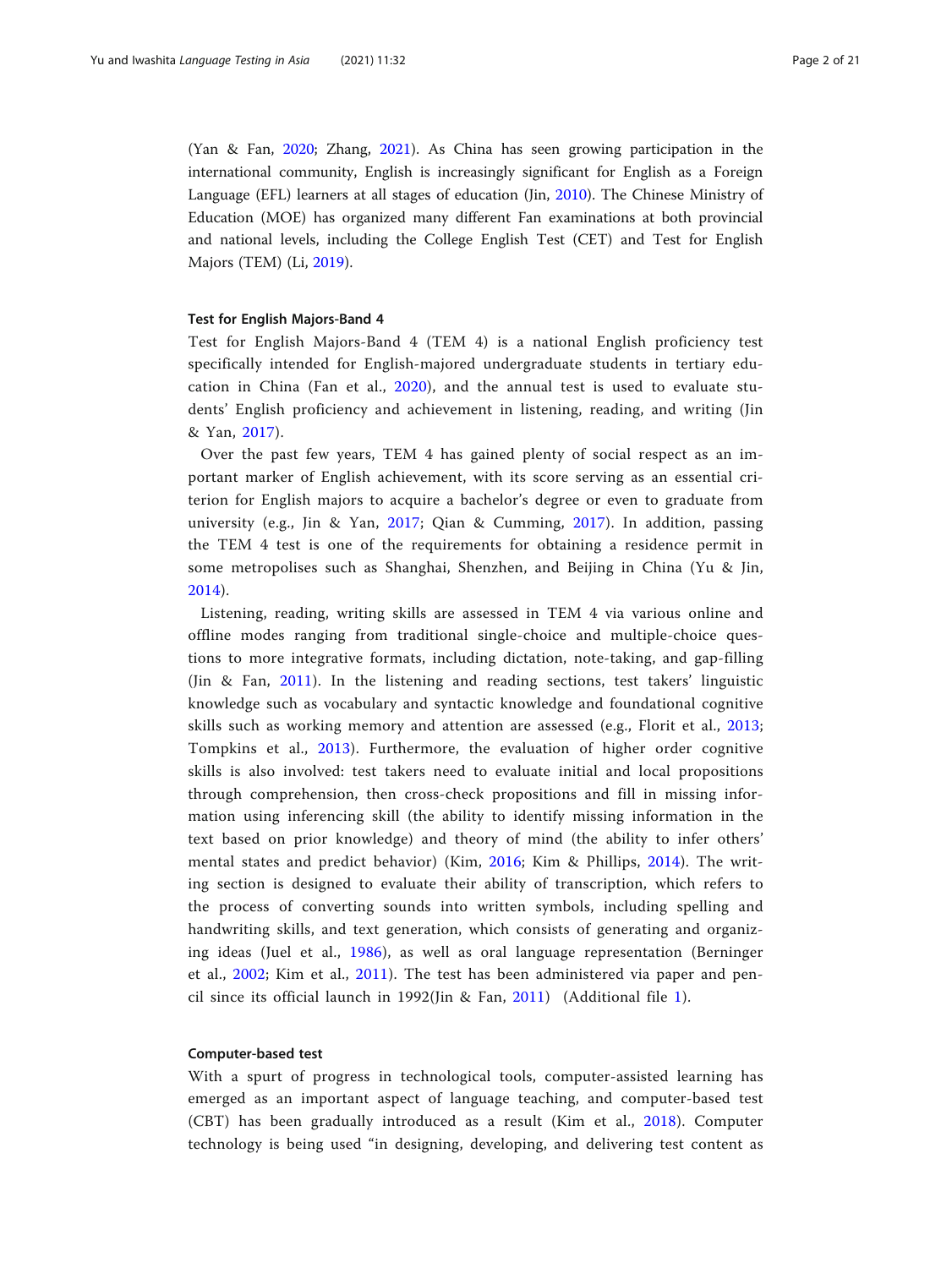well as scoring and reporting examinee test performance" (Sawaki, [2012,](#page-19-0) p. 426). Srivastava and Gray ([2012](#page-19-0)) considered CBT as the representative of the tests in the 21st century, explaining that an increasing number of large-scale tests have been administered in this mode. CB language tests in their early forms mainly focused on short response items or multiple-choice questions. However, openended questions like essay writing have become more common in recent years due to technological advancements and shifts to include more authentic tasks (e.g., Choi et al., [2003;](#page-18-0) Tajuddin & Mohamad, [2019;](#page-19-0) Wang & Kolen, [2001\)](#page-19-0).

The claimed benefits of CBT have been a major driving force behind its implementation. Firstly, CBT can provide useful information about the test takers' instructional needs. For example, the test takers' process of answering questions helps identify mistakes and misunderstandings and provides adequate instructions in their test preparations. (Jiao & Wang, [2010;](#page-19-0) Kunnan, [2015](#page-19-0); Patel & Laher, [2011\)](#page-19-0). Further, instructors can monitor the distribution of time they spend answering questions, which offers them insights into students' instructional needs (Anakwe, [2008;](#page-18-0) Tajuddin & Mohamad, [2019](#page-19-0)). CBT also provides a unique test-taking experience. Compared to a traditional paper-based testing (PBT), CBT can more easily include tests with embedded multimedia, resulting in simulated experiences that students may respond to and interact with (Prisacari & Danielson, [2017](#page-19-0)). Embedded assistive technology options available in CBT can provide specific functions such as closed captioning and text-to-speech, allowing test takers with physical disabilities to complete the test independently (Boo & Vispoel, [2012;](#page-18-0) Kolen, [1999\)](#page-19-0).

#### Score equivalence of two modes

In the past few decades, a growing number of studies have focused on the score equivalence of CBT and PBT, as well as test takers' feedback on the two modes (e.g., AlKadi & Madini, [2019;](#page-18-0) Banerjee, [2003](#page-18-0); Chapelle, [2001;](#page-18-0) Goldberg & Pedulla, [2002](#page-18-0); Patel & Laher, [2011;](#page-19-0) Prisacari & Danielson, [2017](#page-19-0); Randall et al., [2012;](#page-19-0) Wang et al., [2007\)](#page-19-0). Replacing PBT with CBT requires interchangeable test score data based on a comparative study of the two modes. If the scores are not identical, or at least close, the score difference is considered as the "test mode effect" (Fulcher, [1999;](#page-18-0) Goldberg & Pedulla, [2002](#page-18-0)). International Guidelines on CBT stated that when an assessment is implemented in two modes and two sets of similar scores are obtained, the scores are considered equivalent and reliable (International Test Commission, [2006\)](#page-18-0). The equivalent test scores established for the two modes demonstrate valid and reliable CBT. According to the classical True-Score Theory, the same test conducted via CBT and PBT should result in equivalent or identical test scores (Khoshsima et al., [2017](#page-19-0)). Therefore, as the first step to develop and administer a CBT of TEM 4 at universities in China, a comparative study on the effect of the two test modes on test takes' performance should be conducted to explore whether the two sets of scores are comparable and consequently valid and reliable.

Previous studies on language tests have shown various results when it comes to the effect of the two test modes on test takers' performance. Some studies found that students who took PBT outperformed those who took CBT or vice versa (e.g., AlKadi & Madini, [2019](#page-18-0); Coniam, [2006](#page-18-0)). For example, according to Choi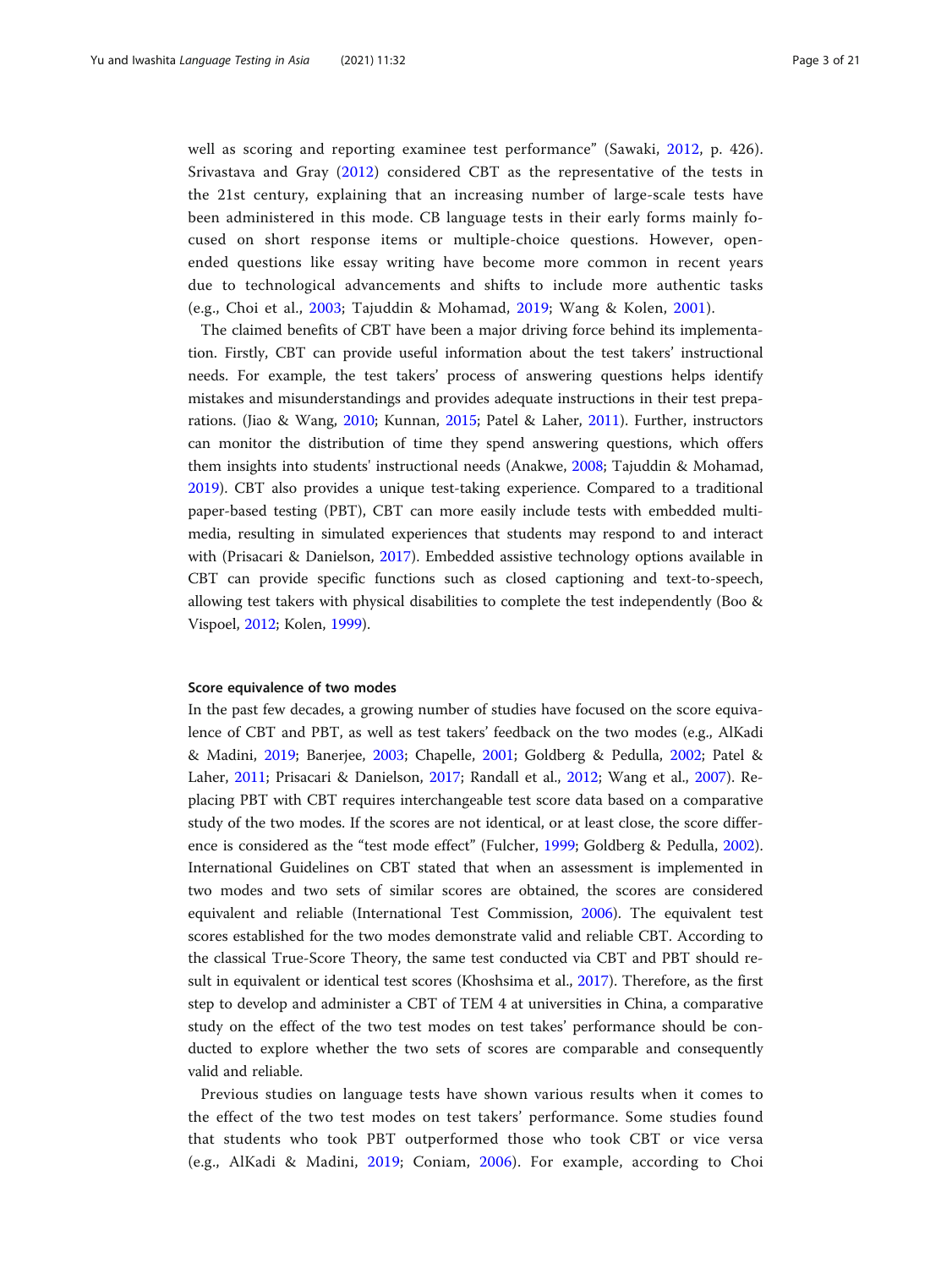et al. ([2003\)](#page-18-0), a total of 365 students from five universities in Korea took both PBT and CBT, but half of them took PBT first, then CBT, and the other half took both in a reversed order. The results revealed that students scored higher in the listening task in CBT than in PBT. The presence of visual information on CBT, according to the researchers, may explain such significant score differences in the listening test. Similarly, in a collaborative writing test administered in PBT and CBT, AlKadi and Madini ([2019\)](#page-18-0) compared sentence-level errors and lexicongrammatical ability. The results showed that 73 intermediate-level female university students in Saudi Arabia who took the PBT made more sentence-level errors than those who took the CBT. The researchers further explained that test takers can make fewer errors in CBT than in PBT thanks to the functions of the computer such as auto-correction and smart prediction.

However, the equivalence of PBT and CBT test performance was found in other studies (e.g., Chapelle, [2007;](#page-18-0) Jamieson, [2005;](#page-18-0) Kim et al., [2018](#page-19-0)). For example, Mohammadi & Barzgaran, [2012](#page-19-0) investigated the comparability of a writing test administered in PBT and CET, respectively in Iran. The data on the test performance of 80 undergraduate EFL learners on the writing section of a Cambridge Preliminary English Test (PET) revealed no statistically significant difference between their PBT and CBT writing scores. Similarly, Öz and Özturan ([2018](#page-19-0)) investigated the score equivalence of an achievement by 97 EFL teachers in Turkey and found comparable scores between the two modes. Finally, according to Yao (CitationI[D2019\)](#page-20-0), 289 secondary school EFL students from Macau took the two modes of the Test of Academic English (TAE) at a local university, with no statistically different scores between CBT and PBT.

#### Influencing factor of CBT performance

Computer familiarity level has been identified as an important influencing factor of test performance (Chan et al., [2018](#page-18-0)). As CBT requires the skills of online editing and keyboarding, participants' test results may be affected by their familiarity with using a computer (Yeom & Jun, [2020](#page-20-0)). Hence, CBT may become a disadvantage for learners who were unfamiliar with CB testing interfaces or had less access to computers.

For instance, in assessing the comparability of Graduate Record Examinations (GRE) administered in PBT and CBT respectively, Goldberg and Pedulla ([2002](#page-18-0)) found that (1) PBT test takers outperformed CBT test takers; and (2) those who were more familiar with computers received higher scores than those who were not. This study investigated computer familiarity via a questionnaire survey of test takers' familiarity with various computer functions. Likewise, Odo ([2012](#page-19-0)) studied whether computer familiarity of EFL secondary school students in Canada affected their performance on a reading test. A computer familiarity questionnaire was performed for 120 individuals, followed by an online multiple-choice reading test, and the results revealed that the familiarity level of participants has a minor but significant impact on the test scores.

However, some studies reported no links between computer familiarity and test scores. For example, Hosseini et al. [\(2013\)](#page-18-0) studied the correlation between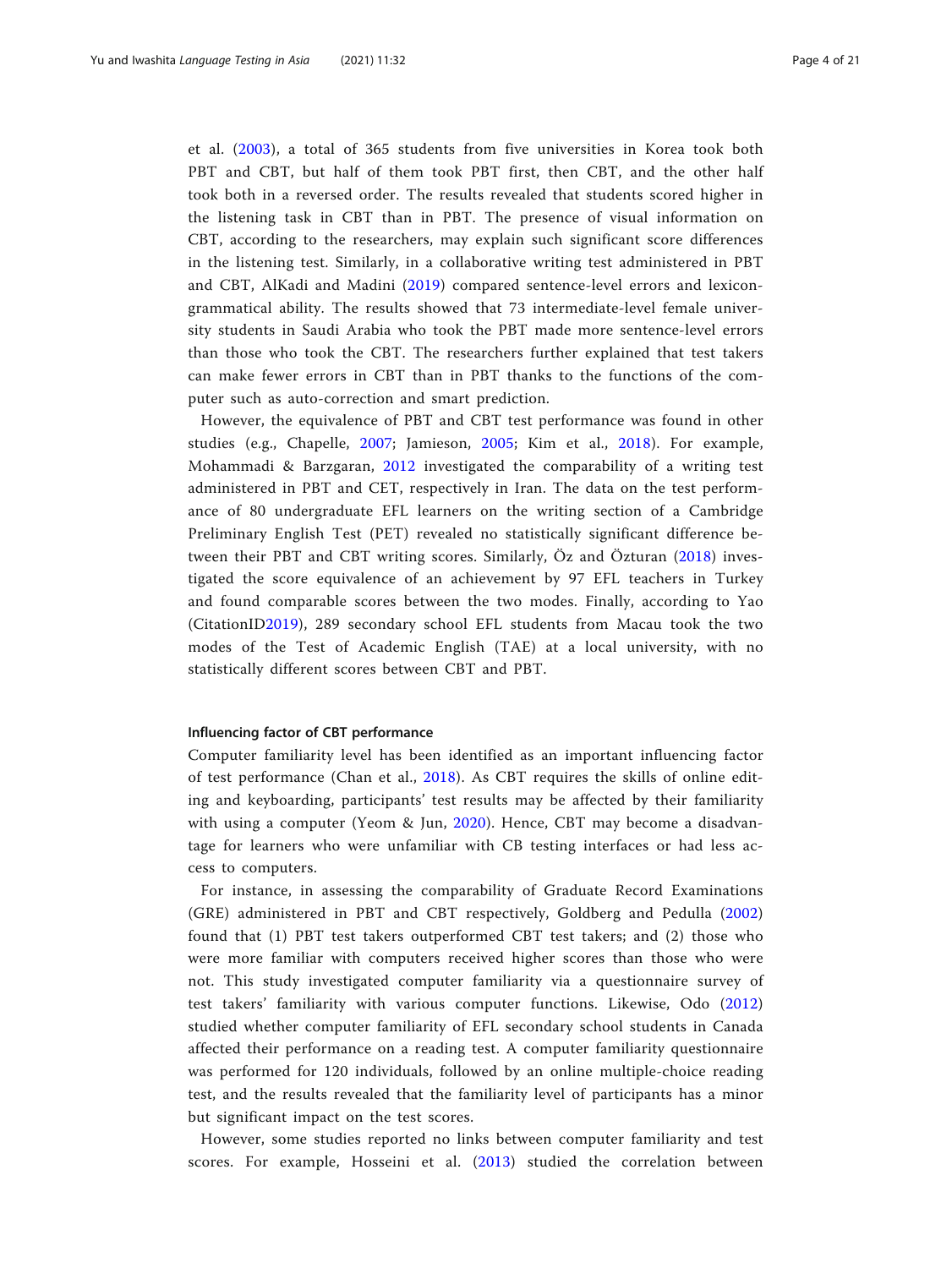computer familiarity and test scores on an institutional English reading test attended by 162 Iranian EFL learners from four different educational institutes. Participants in the CBT and PBT were given two comparable reading assessments, followed by a questionnaire on computer familiarity to understand their levels of computer familiarity. The findings showed no significant influence of their computer experience and skills on the reading comprehension test results. More recently, Khoshsima et al. [\(2019\)](#page-19-0) evaluated 58 adult EFL learners' CBT and PBT results in Iran to see whether test takers' computer familiarity will influence their CBT scores. The results showed no statistically significant correlation between computer familiarity and CBT scores.

In addition to computer familiarity level, the test takers' preference for delivery mode is also a critical factor in comparability studies (e.g., Hosseini, [2017;](#page-18-0) Khoshsima et al., [2017;](#page-19-0) Uke, [2017](#page-19-0)). Studies on CBT test takers' attitudes, like those on score equivalence and computer familiarity, yielded conflicting results. For example, Higgins et al. ([2005](#page-18-0)) investigated the attitudes of 219 fourth-grade primary school students towards CBT reading comprehension tests. Even though participants preferred CBT over PBT, the test results for the two modes were identical. In the same vein, Khoshsima et al. [\(2017\)](#page-19-0) and Ebrahimi et al. [\(2019\)](#page-18-0) also found that CBT test takers with positive attitudes towards the mode failed to earn higher test scores.

However, Flowers et al. [\(2011\)](#page-18-0) studied the preference of students with disabilities for PBT and CBT, as well as their test results, and ultimately, the opposite results were obtained. Data from a large-scale testing program was used to investigate possible differences in academic performance between CBT and PBT for third to eleventh-grade EFL learners with a read-aloud accommodation in math, reading, and science. 77% of the participants believed that they performed better in CBT than in PBT. However, PBT test takers, despite their higher preference for CBT, outscored CBT test takers in the reading test, indicating a negative correlation between their attitudes towards CBT and the test scores.

#### Present study

Previous studies on the score equivalence of the two modes, computer familiarity, and attitude towards CBT revealed varied results, which may be caused by specific factors such as study context differences, contextual differences (e.g., test types and task difficulties), and test taker group differences (e.g., age and gender), hence more researches in specific contexts are required (Anakwe, [2008;](#page-18-0) Kunnan & Carr, [2017\)](#page-19-0).

The possibility of shifting traditional PBT to CBT requires to be studied due to the vast and growing number of Chinese EFL learners. Although most studies on Chinese CBT discussed the possibility, few studies reported empirical findings (Yu & Zhang, [2017\)](#page-20-0). The impact of the test mode on secondary school students' scores was investigated in the most recent study regarding the score equivalence of the two modes (Yao, [2019\)](#page-20-0). Little has been done from the perspective of Chinese undergraduate students. Based on the review of the previous studies, the difference in test taker population is a key element affecting test performance, thus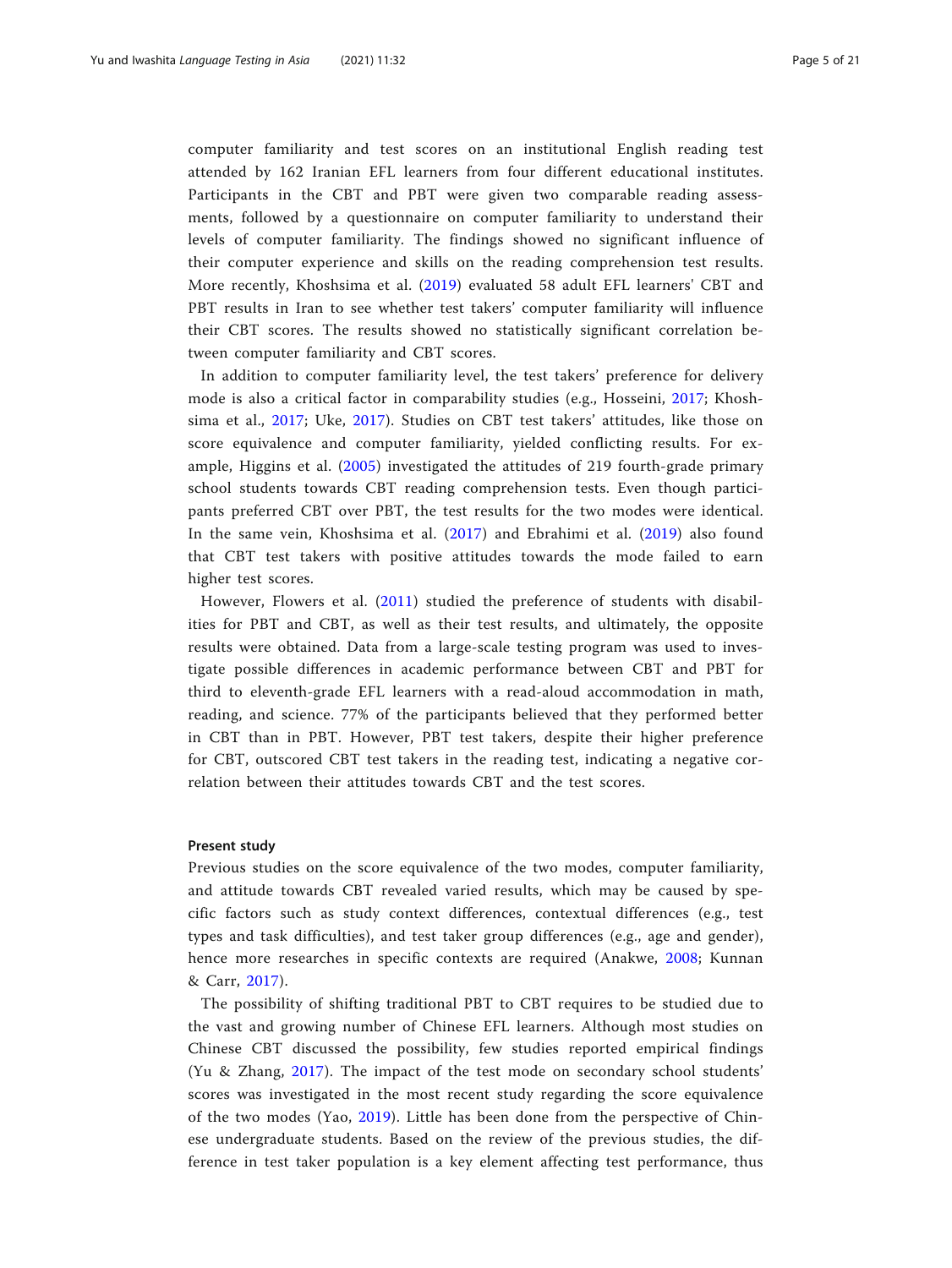to fill the gap identified in the literature review above, the following three questions are addressed:

- Do students' performance on reading, listening, and writing sections of TEM 4 differ between the two test modes?
- To what extent does CBT test takers' computer familiarity affect their test scores?
- What are the attitudes of CBT test takers towards the test mode they received and why?

#### Methodology

#### Participants

This study included 92 second-year English-majored undergraduate students aged 19– 21 (82 females and 14 males) from a large Chinese university, where they learned English language, literature, and linguistics, and had studied English for some 11–13 years at the time of data collection. The unequal gender distribution of the sample is consistent with that in many English departments in Chinese universities (Jin, [2010;](#page-19-0) Yu & Jin, [2014](#page-20-0)). All test takers shared the same native language background, Mandarin Chinese, and scored between 6.0 and 6.5 in IELTS. They value their performance in TEM 4 as passing the test is a requirement to acquire their bachelor's degree (Yan & Fan, [2020](#page-20-0)).

Since socioeconomic status (SES) is often associated with access to learning resources such as computers (Walpole, [2003](#page-19-0)), teachers asked their students about their SES before participating in this study. To identify the family financial status of students, Table 1 was designed based on the data from the National Bureau of Statistics of China (NBSC) ([http://www.stats.gov.cn/english/PressRelease/202007/t20200716\\_1776358.](http://www.stats.gov.cn/english/PressRelease/202007/t20200716_1776358.html) [html\)](http://www.stats.gov.cn/english/PressRelease/202007/t20200716_1776358.html). According to the NBSC, the per capita disposal income in China reached 15666 yuan in the first half-year of 2020, which was used to dope out the remaining intervals of the scale (see Table 1). Participants were divided into two social and economic groups, with 72% of them in the lower-middle class  $(N = 66)$  and 28% in the uppermiddle class ( $N = 26$ ). They were therefore assumed to have full access to computers.

Participants were randomly divided into two groups: group 1 ( $N = 46$ ) and group 2  $(N = 46)$  to participate in CBT and PBT of TEM 4, respectively. As shown in Table [2](#page-6-0), since the data was not normally distributed, a Mann-Whitney  $U$  test was performed to check the equivalence of the English language proficiency between the two groups. The non-significant difference indicates the comparable English proficiency of the two groups.

#### Instruments

TEM 4 tests in two modes, computer familiarity, and attitude questionnaires, as well as three semi-structured interview questions, were prepared for data collection. Computer

Table 1 The category of total monthly family incomes (unit: RMB yuan)

|                     | Low    | Lower-middle | Middle      | Upper-middle | High    |
|---------------------|--------|--------------|-------------|--------------|---------|
|                     | income | income       | income      | income       | income  |
| Family income range | < 7834 | 7834–15666   | 15667-23499 | 23500-31322  | > 31322 |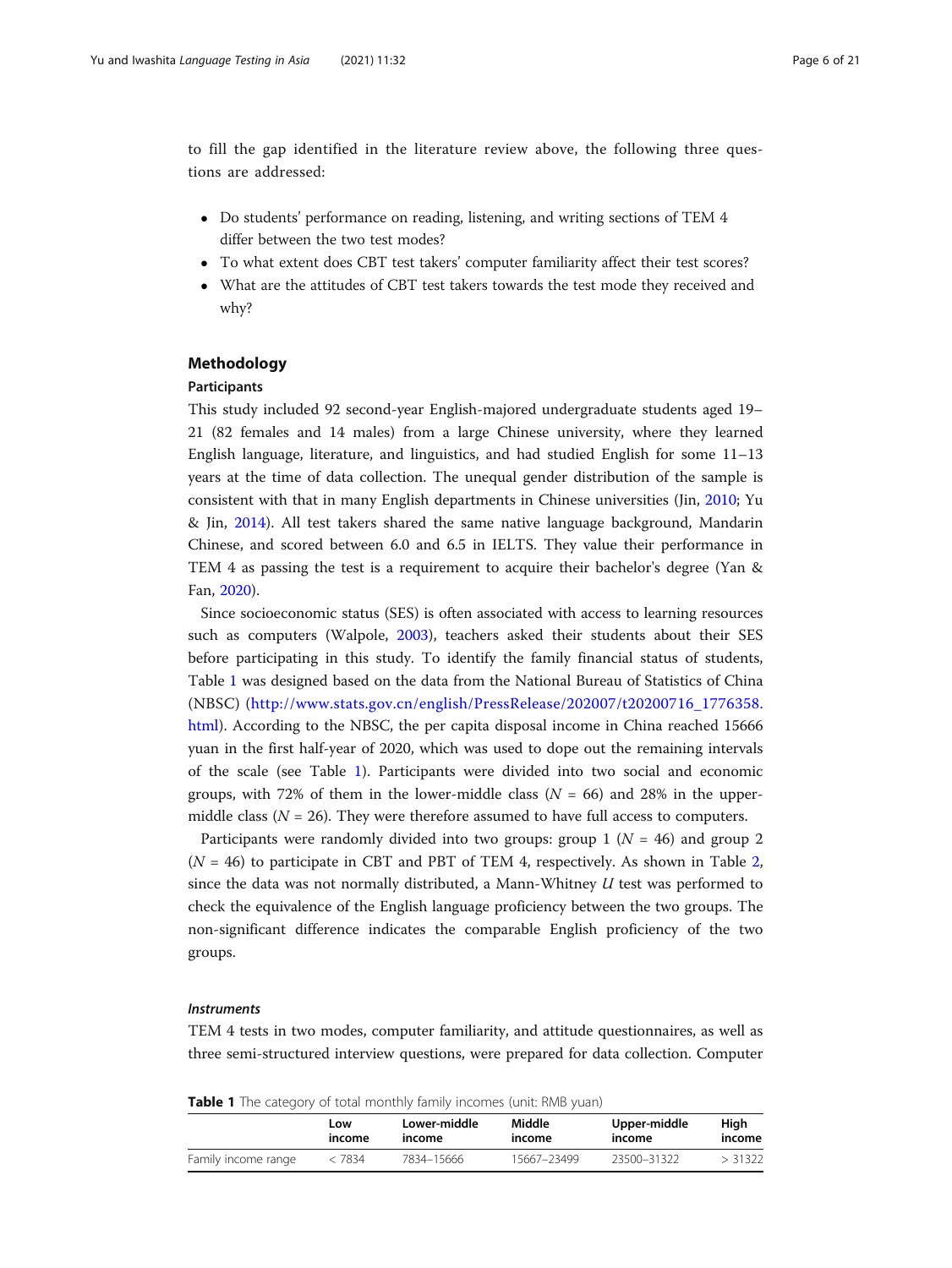<span id="page-6-0"></span>Table 2 IELTS scores of group 1 and group 2 (distribution and Mann-Whitney test)

|         | Ν  | M                     | SD   | <b>Kurtosis</b> | <b>Skewness</b> | df |     |
|---------|----|-----------------------|------|-----------------|-----------------|----|-----|
| Group   | 46 | 6.24                  |      | $-2.09$         | $-$             | 45 | .16 |
| Group 2 | 46 | $\sim$<br>n /<br>U.LL | U.ZJ | $-2.02$         | ر ے .           |    |     |

familiarity and attitude surveys were performed for group 1 participants who took the CBT. Semi-structured interviews were also conducted for group 1 participants only.

#### TEM 4

The testing materials in this study were extracted from the original official TEM 4 tests issued in 2018 and 2019 and was downloaded from an online educational website called Baidu Wenku ([https://wenku.baidu.com/view/367b02e23a3567ec102de2bd960590c6](https://wenku.baidu.com/view/367b02e23a3567ec102de2bd960590c69ec3d8a1.html) [9ec3d8a1.html](https://wenku.baidu.com/view/367b02e23a3567ec102de2bd960590c69ec3d8a1.html)). In this test, the reading section was extracted from the official 2018 TEM 4 test, including five articles with 15 multiple-choice questions, and the listening section was extracted from the listening comprehension sections of both the official 2018 and 2019 TEM 4 tests, including 30 multiple-choice questions. The writing section was extracted from the official 2019 TEM 4 test, and participants were required to write approximately 300 words on a given topic. The test tasks in the writing, reading, and listening sections in the two test modes were identical.

#### Computer familiarity questionnaire

The online computer familiarity survey written in English was adapted from a study by Weir et al. ([2007\)](#page-20-0), with some modifications to keep up with advances in computer technology and to reflect the current research context (see [Appendix A](#page-15-0)), including 11 Likert scale questions which may take 10–15 min to complete. Items 1, 2a, and 2b inquired about participants' computer usage frequency; items 3 to 5 investigated their comfort levels when reading and typing on computers; items 6 to 9 examined their thoughts on taking TEM 4 on a computer, and the final item asked participants to rate their computer familiarity level. The computer familiarity questionnaire was provided to group 1 participants one day before the test.

A pilot test was conducted to examine the validity of these questions. A sample of 28 group 1 participants (9 males and 19 females) took the test on WeChat, a popular Chinese mobile texting and voice messaging communication application. During the survey, any issues with participants' understanding of the terms, the length of the survey, etc., were recorded and then adjusted accordingly in the final version of the questionnaire.

The perceived task values scale consisting of 10 questionnaire items was subjected to reliability analysis, and Cronbach's alpha (.82) revealed that the questionnaire was reliable. All items should be kept and removing them will result in a reduction in the alpha.

#### Attitude questionnaire

Following the survey used by Escudier et al. [\(2011](#page-18-0)), the online questionnaire written in English was composed of two sections (see [Appendix B\)](#page-15-0). The six statements (items 1 to 6) in section A about attitudes towards CBT of TEM 4 were expected to be rated by a 5-point Likert scale, ranging from strongly agree (1) to strongly disagree (5). In section B, a multiple-choice question (item 7) was set to explore test takers' overall attitude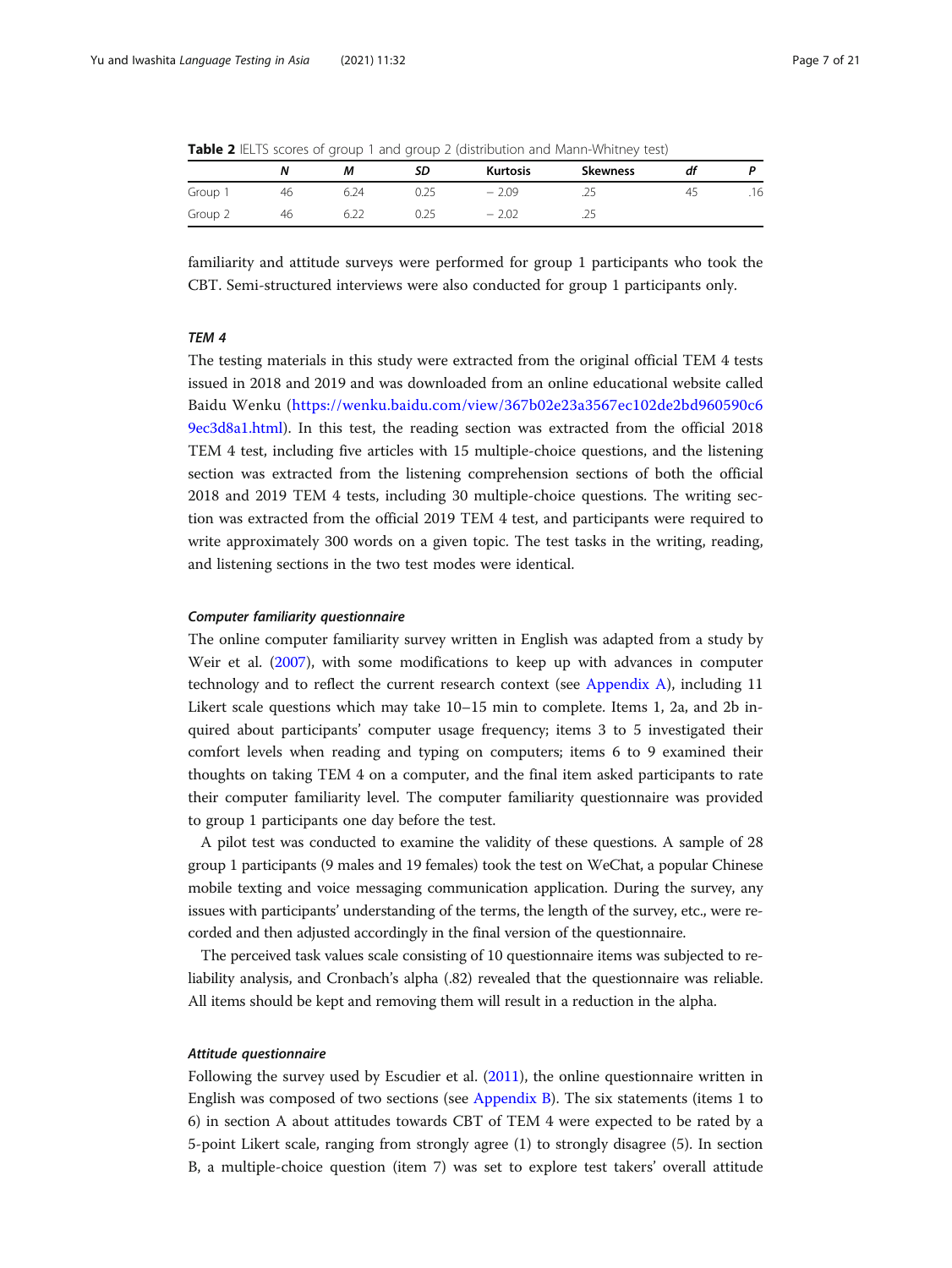towards CBT, followed by an attitude survey 5 min after the test, which required to be completed in less than 15 min.

Like the computer familiarity survey, a pilot test of the attitude questionnaire was conducted for group 1 participants, with a Cronbach's alpha of .84 indicating its reliability. Most items should be kept and removing them will result in a reduction in the alpha, except for item 8 which will increase the alpha to .86.

#### Data collection

#### Test administration and questionnaire survey

The TEM 4 test was conducted at the university where test takers were studying at the time of data collection. All participants were given clear instructions before taking the test and their responses were kept confidential. The test in both modes was conducted by the two instructors teaching College English courses at the university responsible for playing the listening texts in the listening section. Both CBT and PBT test takers were given 90 min to complete the test.

One day before the test, group 1 participants completed the computer familiarity questionnaire. In CBT (group 1), participants were required to type the essays in the writing section on the computers, with automatic word counts and no proofreading function (e.g., spell-checkers and grammar-checkers), and their answer sheets were submitted automatically when the time was up. Test takers were not allowed to review the completed sections after set-up (e.g., 30 min for reading). After a 5-min break, they were asked to participate in the attitude survey, and all responses were saved automatically after submission.

Participants in PBT (group 2) were given three answer sheets of listening, reading, and writing sections. Like the CBT, the test monitor was responsible for playing the listening texts, and collecting according to answer sheets after the set-up time of each section (e.g., 30 min for reading), so test takers could not review the completed sections. The answer sheet of the writing section was collected when the 90 min were up.

## Semi-structured interview

The data collected from the online survey may not reveal the unforeseen reasons why participants prefer CBT of TEM 4 or not. Therefore, three days after the CBT, three openended questions (see [Appendix C](#page-16-0)) were given to 10 randomly selected group 1 test takers as a semi-structured interview. Question 1 examined their perception of CBT before taking the test, while question 2 inquired about their attitude towards CBT after the test. In question 3, participants needed to explain why their attitude remained changed or unchanged. The interview was conducted via Zoom (a software program offering audio/ video chatting service) in English and was expected to end in about 15 min. All interviews were audio-recorded, with the recordings being transcribed by the researcher.

#### Data analysis

#### Scoring test performance

The test scores of the listening and reading sections of CBT of TEM 4 was dichotomously marked (i.e., 0 for the wrong answer and 1 for right answer), which were recorded automatically via the Sojump platform, a professional online questionnaire, voting and, evaluation platform in China and downloaded as Excel files. The answer sheets for the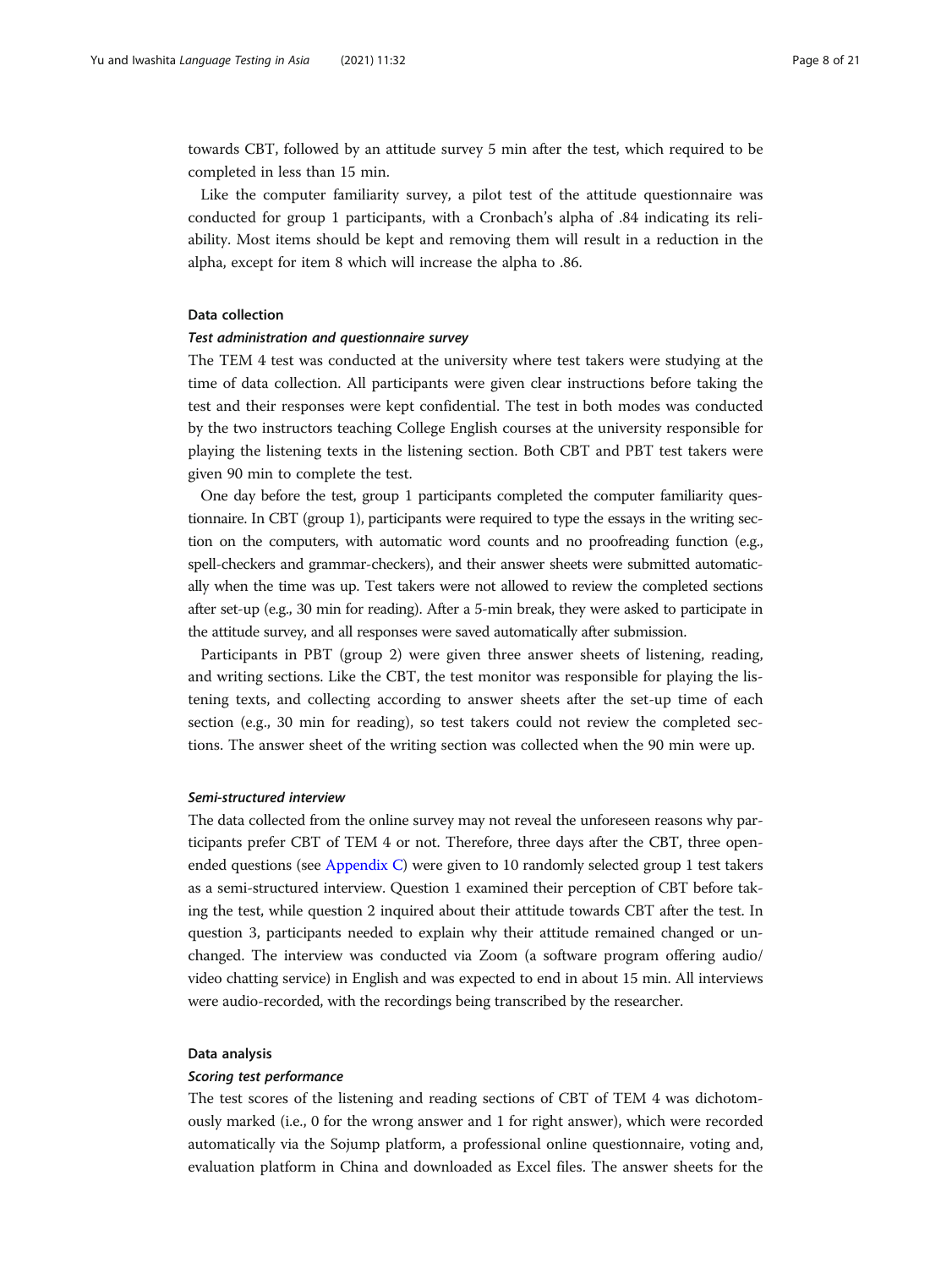reading and listening sections in PBT were manually marked by the two monitors, who were also responsible for entering the results of the multiple-choice questions in PBT to obtain an Excel file.

For the PBT writing test, to avoid rater bias due to test takers' handwriting, their essays were first typed into the computer and checked by the researcher, and the scores of both the typed and handwritten texts were combined as one data set. Two monitors independently rated the texts on the computer using a 20-point rubric, which offers descriptions for five scores, 2, 6, 10, 14, and 18, in terms of discourse cohesion, language quality, and content relevance (see [Appendix D](#page-16-0)). A third rating was conducted by the researcher for essays with a difference of three points, with the mean of the two adjacent scores as the final result.

#### Inter-rater reliability

The scores of the PBT writing section by the two raters were strongly correlated (see Table 3), with the same trend found in the CBT writing scores, indicating that the scores of both writing tests were reliable.

#### Examination of research questions

For RQ1, a multivariate analysis of variance (MANOVA) was performed with SPSS 26.0 to determine whether there were differences in the test performance on the listening, reading, and writing sections (dependent variables) between groups 1 and 2. A significance level of .05 ( $p \le .05$ ) was set to explore whether there was any statistically significant difference in test takers' performance between the two testing modes.

For RQ2, the means of 10 items in the computer familiarity survey were calculated via SPSS 26.0, followed by a Pearson correlation analysis to examine the relationship between the various aspects of group 1 participants' computer familiarity and their CBT performance.

For RQ3, the descriptive statistics of the items in the attitude survey were presented and compared. As for the interview data, an inductive approach was applied for thematic analysis as outlined by Braun and Clarke ([2006](#page-18-0)), which consists of six steps. Step 1 is to be familiar with the entire data set, and this study used a voice-recognition software named Dragon voice recognition [\(https://www.nuance.com/dragon.html\)](https://www.nuance.com/dragon.html) to quickly obtain the transcripts, and then checked the transcripts against original audio recordings for accuracy. In step 2 (generating initial codes), the potential data items of interest, questions, connections between data items, and other preliminary ideas were recorded. After recording how codes developed from ideas, the same codes were applied to the entire data set by labeling data extracts with relevant codes and making note of any potential patterns or connections between items that may inform subsequent theme development (Braun & Clarke, [2006](#page-18-0)). The third step involves an

|  |  | Table 3 Inter-rater reliability |  |  |
|--|--|---------------------------------|--|--|
|--|--|---------------------------------|--|--|

|                | PBT writing R2 | <b>CBT</b> writing R2 |
|----------------|----------------|-----------------------|
| PBT writing R1 | g Ja           |                       |
| CBT writing R1 |                | d3 <sub>9</sub>       |

<sup>a</sup>Correlation is significant at the 0.01 level (2-tailed)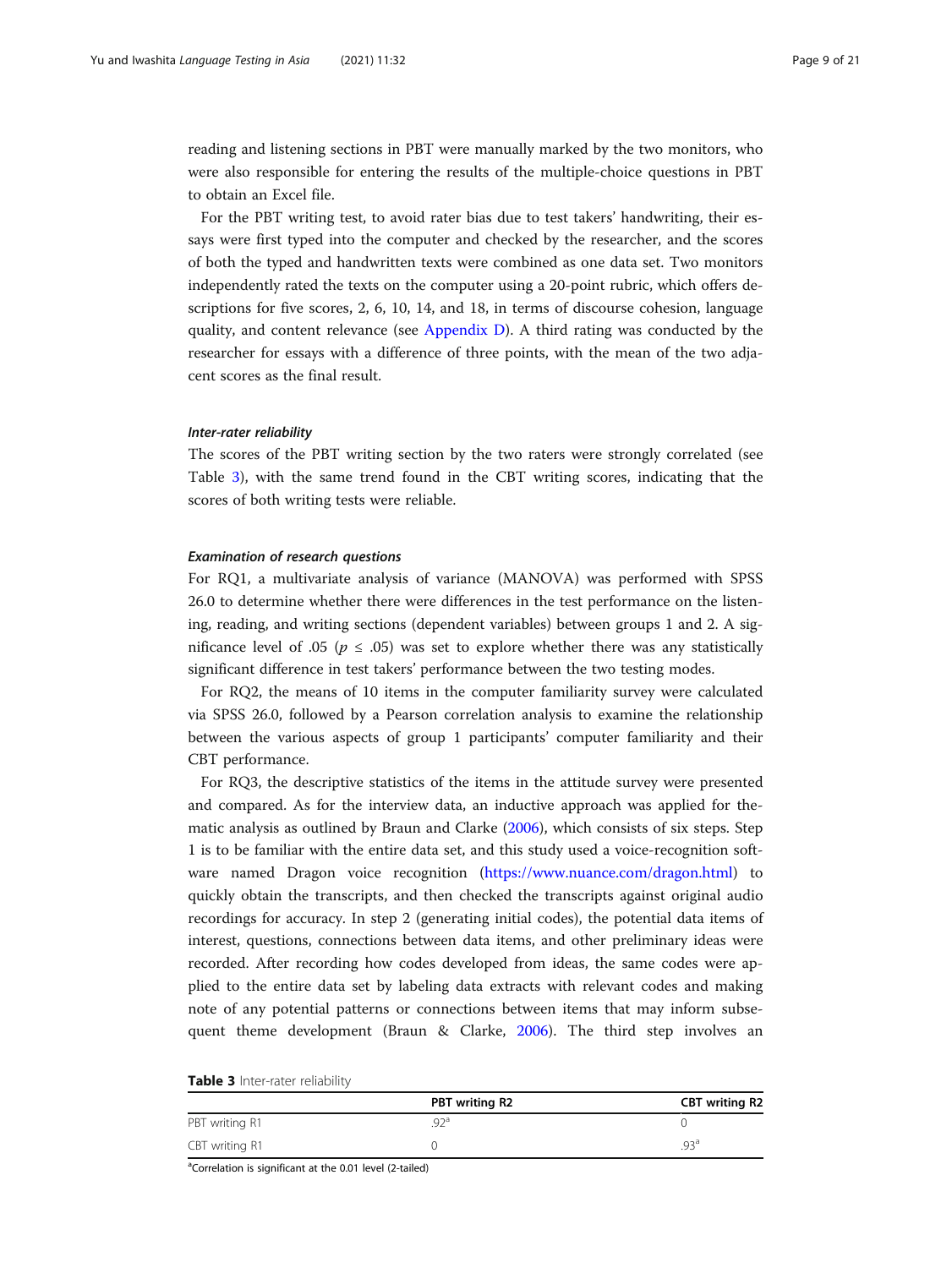examination of the coded and collated data extracts to identify potential themes of broader significance (Braun & Clarke, [2006](#page-18-0)). In this step, the thematic maps were used to visualize cross-connections between concepts and among main themes and subthemes. In step 4 (reviewing themes), the entire data set was firstly re-examined to ensure common and coherent data within each theme, and that data between themes was distinct enough to merit separation (Braun & Clarke, [2006](#page-18-0)). Additional data under the themes that had been newly created or modified were then re-coded and the thematic map was accordingly revised. After the refinement of the thematic map in step 5, the overlap between themes was identified and the scope of what each theme entails was delimited (Braun & Clarke, [2006\)](#page-18-0). In step 6, the final analysis and description of findings were completed.

# Results

#### Comparison of test performance (RQ1)

As Table 4 shows, the test performance of CBT test takers (group 1) and PBT test takers (group 2) are not significantly different across the sections and in the total score. The test score of group 1 participants is slightly higher than that of group 2 except for the listening section.

Before running the MANOVA analysis, the figures of Kurtosis and Skewness showed that the assumption of univariate normality was satisfied (see Table 8 in [Appendix E](#page-16-0)), and the results of Levene's test of homogeneity of variances indicated that the assumption of homogeneity of variances was also satisfied (see Table 9 in [Appendix E](#page-16-0)). MAN-OVA analysis showed no statistically significant difference in performance between CBT and PBT,  $F(3, 98) = .66$ ,  $p = .6$ ; Wilks'  $\Lambda = .88$  (see Table 10 in [Appendix E](#page-16-0)), indicating the equivalence of test performance between the two test modes.

#### Computer familiarity level (RQ2)

The means and standard deviations of test taker responses to 11 items in the computer familiarity questionnaire are shown in Table [5.](#page-10-0) The means ranged from 3.35 to 4.22 on a 5-point Likert scale, indicating that group 1 participants appear to be familiar and comfortable with using computers.

Pearson correlation analysis was conducted to investigate the possible association between test performance and varied aspects of computer familiarity, with the results summarized in Table [6](#page-10-0). The analysis revealed that only two items, the comfort level of

| Section     | Full mark | Group      | М    | SD   |
|-------------|-----------|------------|------|------|
| Listening   | 30        | CBT        | 22.7 | 3.46 |
|             |           | PBT        | 22.8 | 3.77 |
| Reading     | 15        | <b>CBT</b> | 11.3 | 2.36 |
|             |           | PBT        | 10.9 | 2.26 |
| Writing     | 20        | CBT        | 13.2 | 3.05 |
|             |           | PBT        | 13.1 | 3.01 |
| Total score | 65        | <b>CBT</b> | 47.2 | 8.12 |
|             |           | PBT        | 46.9 | 8.45 |

Table 4 Overall descriptive statistics by sections in CBT and PBT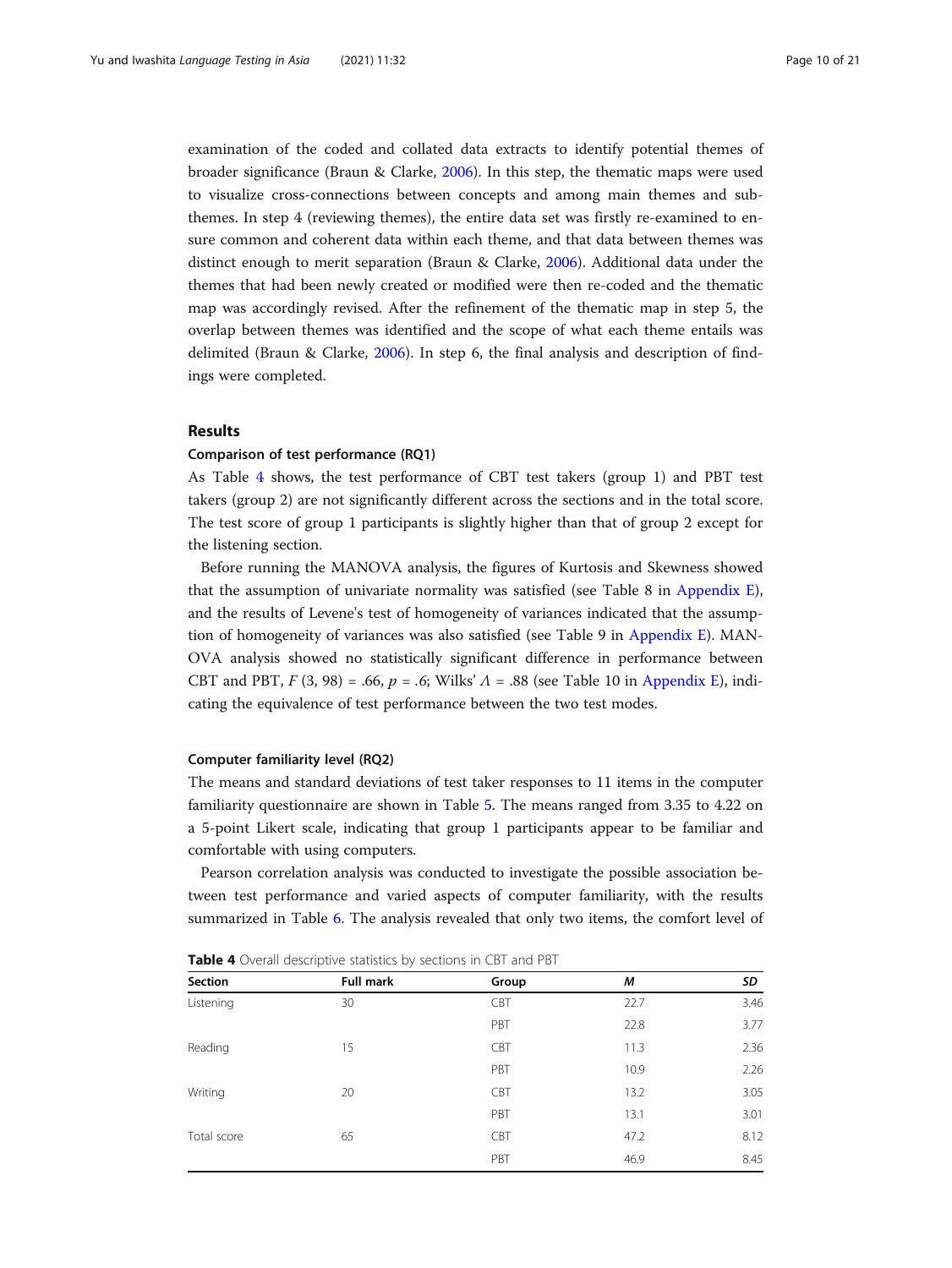| <b>Ouestion</b> |                                                                      | М    | SD   |
|-----------------|----------------------------------------------------------------------|------|------|
|                 | How often do you use a computer?                                     | 4.22 | 1.01 |
| 2a              | How often do you use a computer for entertainment?                   | 3.35 | 1.14 |
| 2 <sub>b</sub>  | How often do you use a computer for studying?                        | 3.98 | .68  |
| 3               | How comfortable are you when using a computer in general?            | 4.13 | .78  |
| $\overline{4}$  | How do you feel about using the keyboard (typing)?                   | 4.07 | .83  |
| 5               | How comfortable are you when using a computer to read an article?    | 4.15 | .94  |
| 6               | Taking exams on the computer is an inevitable trend.                 | 3.67 | .79  |
| 7               | My computer skill is enough to take CB language tests.               | 3.76 | .74  |
| 8               | I think taking exams on a computer is interesting.                   | 3.72 | 0.78 |
| 9               | When I am working with the computer, I always forget about the time. | 4.07 | 1.02 |
| 10              | Compared to other students, I rate my familiarity with a computer at | 4.22 | 1.01 |

<span id="page-10-0"></span>Table 5 Descriptive statistics of the computer familiarity questionnaire

reading articles on the computer (item 5) and forgetting the time when using a computer (item 9), had a minor but significant positive correlation with test takers' scores in CBT.

# Attitude towards CBT (RQ3)

### Attitude survey

As explained earlier, Section A (items 1 to 6) of the attitude survey presented five aspects that might affect students' perception of taking TEM 4 on a computer, among which items 1, 2, and 3 asked about their perception of listening, reading, and writing sections in CBT, items 4 and 5 examined their comfort level of taking CBT. Item 7 (What is your overall attitude towards the computer-based version of TEM 4: A. Positive; B. Negative; C. Neutral) in Section B of the survey examined their overall attitude towards CBT.

As shown in Table [7](#page-11-0), students believed that compared to PBT, CBT made it easier to (1) browse reading passages (item 1); (2) listen to and select the answer at the same time (item 2); and (3) edit and reorganize their written texts (item 3). However, for the comfort level of taking CBT, participants found other test takers' typing sounds

| Question       | <b>TWILE O</b> I Carbott Contention analysis of CD score on Gaestionnanc Renis | r    | Sig. (2-tailed) |
|----------------|--------------------------------------------------------------------------------|------|-----------------|
|                |                                                                                |      |                 |
|                | How often do you use a computer?                                               | .16  | .29             |
| 2a             | How often do you use a computer for entertainment?                             | .04  | .77             |
| 2 <sub>b</sub> | How often do you use a computer for studying?                                  | .04  | .81             |
| 3              | How comfortable are you when using a computer in general?                      | .27  | .08             |
| $\overline{4}$ | How do you feel about using the keyboard (typing)?                             | .06  | .68             |
| 5              | How comfortable are you when using a computer to read an article?              | .33  | .03             |
| 6              | Taking exams on the computer is an inevitable trend.                           | .001 | $\cdot$ 1       |
|                | My computer skill is enough to take CB language tests.                         | .13  | $\mathcal{A}$   |
| 8              | I think taking exams on a computer is interesting.                             | .06  | .73             |
| 9              | When I am working with the computer, I always forget about the time.           | .31  | .03             |
| 10             | Compared to other students, I rate familiarity with a computer at              | .05  | .75             |

Table 6 Pearson correlation analysis of CB score on questionnaire items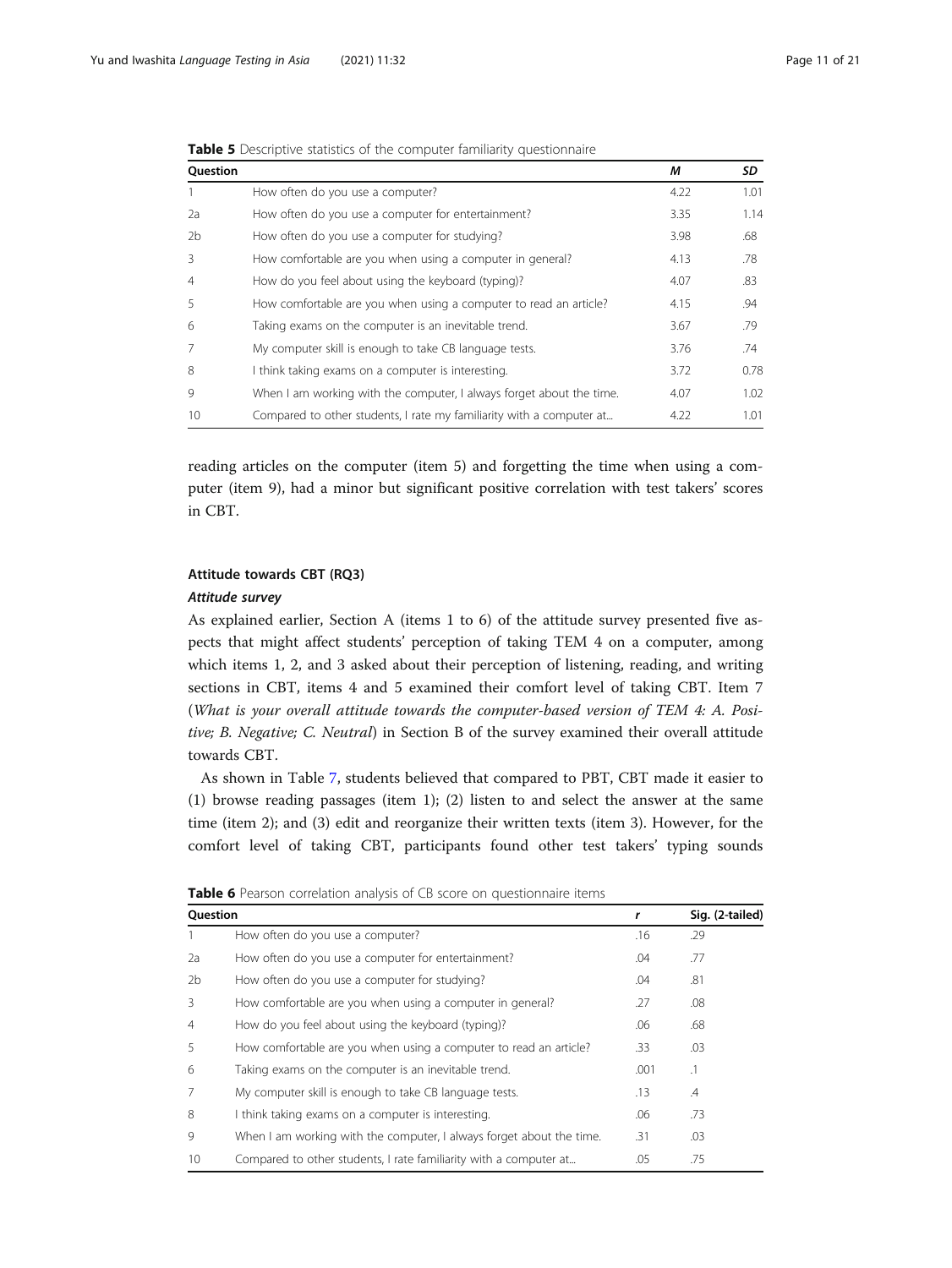|                | <b>Rable 7</b> Descriptive statistics of Reflis A to F (19 $-$ 40)                              |      |      |
|----------------|-------------------------------------------------------------------------------------------------|------|------|
|                | <b>Section A</b>                                                                                | м    | SD   |
|                | I find the reading passages are easy to browse in CBT of TEM 4.                                 | 3.07 | 1.03 |
| $\mathcal{L}$  | In CBT of TEM 4, I can edit my essay more easily than with pencil and paper.                    | 3.24 | 1.08 |
| 3              | I find it easy to listen to and type at the same time in the listening section in CBT of TEM 4. | 3.43 | 1.09 |
| $\overline{4}$ | I am not distracted by the typing sounds made by other test-takers.                             | 2.67 | 1.03 |
| 5.             | Taking CBT does not make me more anxious.                                                       | 2.43 | 1.03 |
| 6              | Compared with PBT, I feel more relaxed while taking CBT.                                        | 2.48 | 1.09 |

<span id="page-11-0"></span>**Table 7** Descriptive statistics of items A to F  $(N = 46)$ 

distracting (item 4) and believed that this new test mode made them nervous and anxious (items 5 and 6).

For item 7, out of 46 test takers, 24 enjoyed taking CBT, while 12 did not, with 10 holding a neutral opinion. Therefore, half of the participants had a positive attitude towards taking tests on a computer.

#### Semi-structured interview

The interview involves three questions, with questions 1 and 2 asking about participants' attitudes towards CBT before and after the test, respectively, and question 3 examining why their mode preference remained changed or unchanged. The results showed that 6 participants (60%) did not prefer CBT and 4 (40%) held a positive opinion before the test; while 6 participants (60%) preferred CBT after the test. Three themes were repeated in their responses, including efficiency, test experience, and test environment.

As efficiency was frequently mentioned as an important criterion for the degree of satisfaction of test takers for CBT, a theme was developed to address the connection between these two concepts. Participants preferring CBT explained why they were more efficient in CBT in terms of listening and writing sections. In the listening section, as reported in the results of the attitude survey above, participants found it easy to click the test items and choose or change answers on a computer screen during a listening task. Excerpt 1 below further illustrates this point.

Excerpt 1: The listening section is difficult as people in the conversations all speak very fast, and I can hardly follow. In the past, I could not write down my answer while listening carefully. However, in CBT, I just needed to click my answer, which saved my time and was very effective. (Interviewee C)

As for the writing section, participants preferring CBT explained that they could structure and edit their essays more easily in CBT than in PBT. They mentioned that in PBT, they were required to use ink pens as handwritten scripts in ink could generate visually high quality of writing sufficient for onscreen marking. Therefore, they were unwilling to amend what they had written on paper due to the concern of "the neatness of their texts" (Interviewee A). Interviewees further explained that they had more time to "reorganize their sentences" (Interviewee F) and "produce longer essays in CBT" (Interviewee G), as it was more convenient for them to type with a keyboard or revise the existing content than writing by hand. Excerpt 2 shows the opinion of Interviewee F on the effectiveness of writing articles in CBT.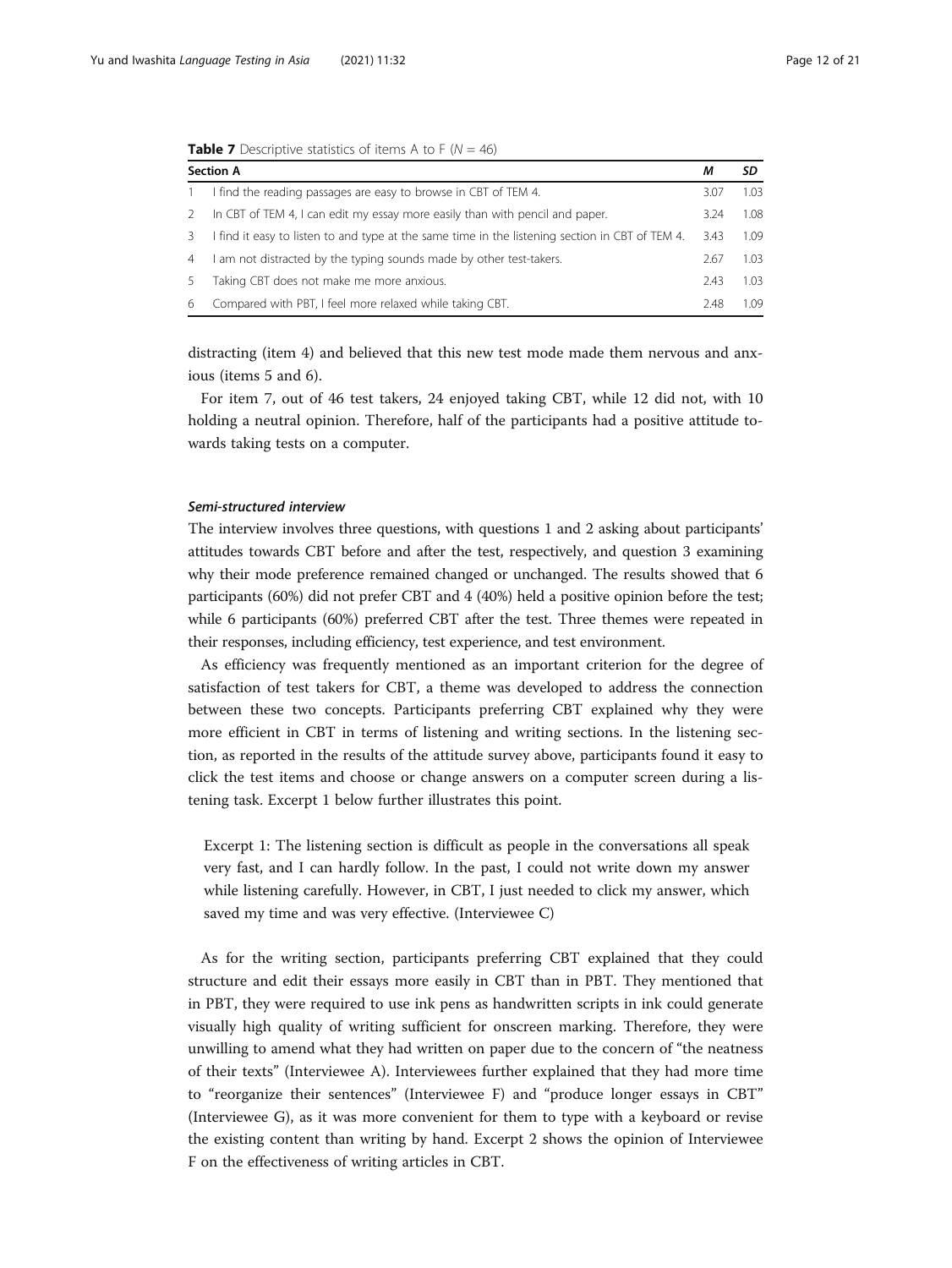Excerpt 2: I think CBT improved my efficiency which is the key to success. I can delete phrases or type new words until I feel that the sentence is right. I can't edit my essay freely in PBT as it will make my paper messy. Additionally, I can complete my essay quicker in CBT than in PBT due to my fast typing, leaving more time for me to reorganize my essay. (Interviewee F)

Participants not preferring CBT explained that it was inefficient to read and understand passages on a computer as they were used to reading online for pleasure rather than analyzing or extracting information from the text. Interviewee G found it difficult to perform the reading section of TEM 4 on a computer as she could not concentrate on decoding the meaning of the passages.

Excerpt 3: CBT lowered my efficiency in performing the reading test. I didn't know how to complete a reading test online. My eyes turned away from the screen uncontrollably and I can't focus on the reading tasks. I guess this is because I am used to reading online just for entertainment. (Interviewee G)

Test experience was another theme that emerged in test takers' responses. Some expressing a positive attitude towards CB test experience explained that taking CBT was "innovative and enjoyable" (Interviewee C) and regarded CBT as "a more comfortable test experience than PBT" (Interviewee H). They also mentioned the accuracy of CBT, as it eliminated the human error in the scoring of multiple-choice questions and improved the quality and reliability of the test. However, some thought CBT increased their test anxiety: Interviewee A stated that "I never took this mode of test before, and I am stressed... ". Interviewee I, who has only taken the traditional PBT before, stated some reasons for regarding taking CBT as an unpleasant experience as shown below.

Excerpt 4: I don't feel nervous if it is a test mode I have experienced before. CBT is brand-new, so I naturally become anxious. I felt awful during the exam because I spent too much time on the questions, I knew that it was because of anxiety, and eventually, I ran out of time. (Interviewee I)

The final theme was the test environment. Participants preferring CBT found that it offered a less fatiguing and more enjoyable environment due to certain screen elements such as colors, graphics, and text together. Yet some participants thought that the CB test environment was disappointing as they were heavily distracted by the noises made by other test takers. Interviewee J stated as below when he was asked about the reason for disliking the CBT test environment.

Excerpt 5: I don't like the testing environment. We should take the test in a larger classroom. I hate the typing noise made by others. I also think the keyboards in our university are too old, and we need to press the keys very hard. (Interviewee J)

In summary, test takers preferring CBT ( $N = 6$ ) believed that the mode enhanced their efficiency in listening and writing sections, offered them an innovative test experience, and created a comfortable test environment. However, those not preferring CBT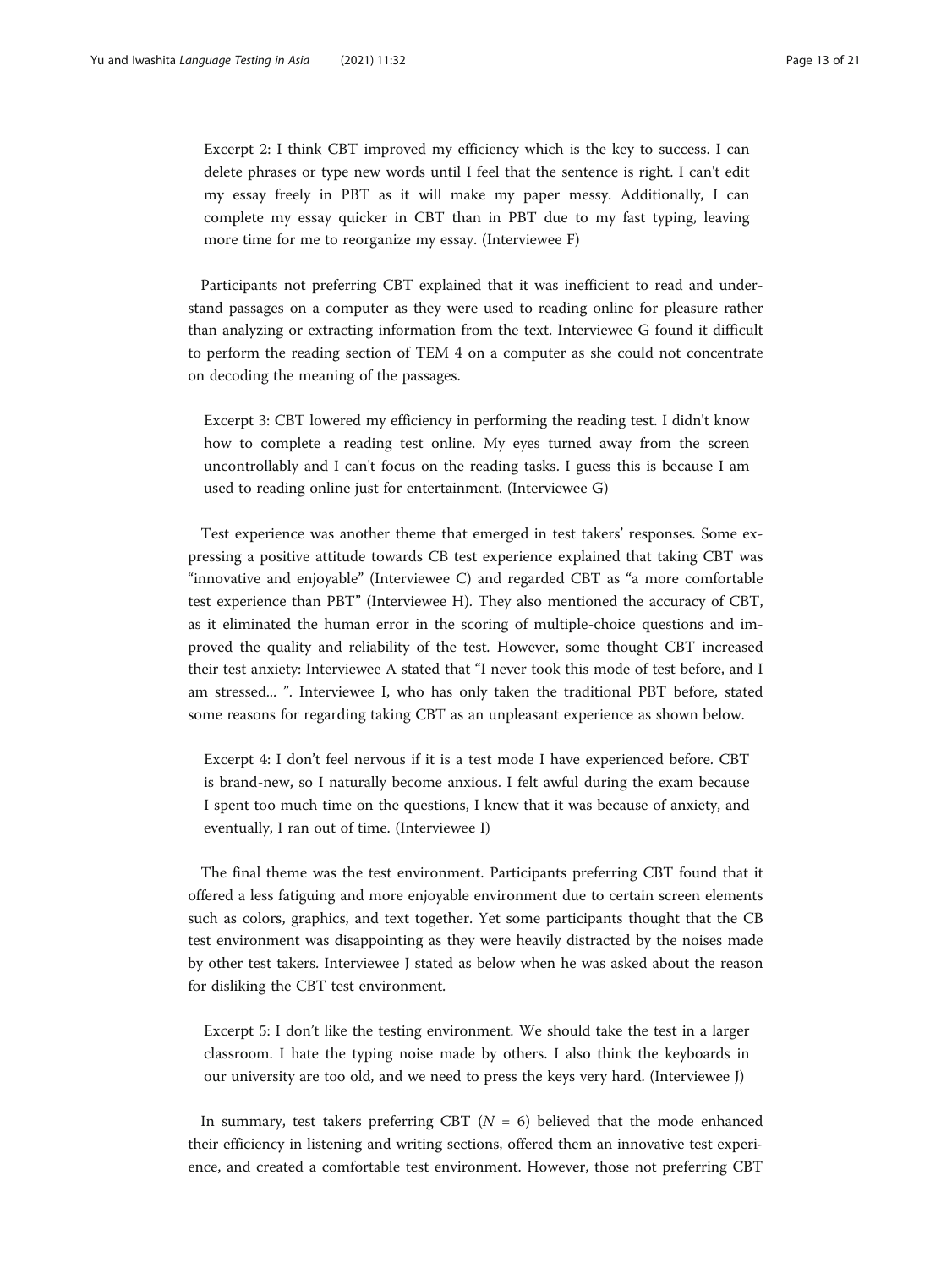$(N = 4)$  stated that CBT lowered their speed at analyzing texts, increased their test anxiety, and distracted them due to others' typing sounds.

#### **Discussion**

#### Comparison of scores by section (RQ1)

The MANOVA analysis revealed no statistically significant difference in scores in reading, listening, writing sections, and the whole test between the two modes, and many studies supported the findings of this study (e.g., Chan et al., [2018;](#page-18-0) Jamieson, [2005](#page-18-0)). The comparable test results between CBT and PBT indicate the possibility of CBT serving as a feasible solution to respond to the trend of employing computers in language testing and meeting students' and institutions' needs. One possible explanation for the score equivalence of the two modes is that participants are rather familiar with using computers thanks to the computer class each week and new word learning via online resources in daily tutorials. Recent years have witnessed a growing introduction of computers in academic contexts, allowing an increase in participants' familiarity with and opportunity for using computers in testing, classroom activities, and everyday life, which might have impacted their test performance and result in similar scores (Chan et al., [2018\)](#page-18-0). For further studies, it would be better if speaking could also be taken into consideration. Although speaking plays a significant role in language testing, only a few studies provided evidence of score equivalence between two modes, face-to-face and videoconferencing, on the testing of oral skills.

#### Test takers' computer familiarity level (RQ2)

The computer familiarity questionnaire indicated that participants were generally familiar with using computers, which might be attributed to their SESs as explained in the methodology section. According to Battle and Lewis ([2002](#page-18-0)), the SES of learners served as a fundamental factor that may contribute to English language learning outcomes. In this case, students in the middle or high social and economic classes may perform equally well in CBT and PBT due to their abundant learning resources which are necessary to cope with the new computerized testing format. In contrast, those with lower SESs usually deal with a lack of resources and might have limited access to computers, resulting in lower scores in CBT. In future research, learners with varied educational or social backgrounds (e.g., major, university, and region) should be recruited, promoting the findings to be generalized to the language testing system of higher education in China.

Furthermore, the positive correlation between test takers' computer familiarity and scores was not found in previous studies (e.g., Hosseini et al., [2013;](#page-18-0) Khoshsima et al., [2019\)](#page-19-0), indicating that computer literacy is an evolving notion given the rapid advancement of diverse digital platforms and technologies, thus persisting attention should be given by the test designers. Multimodal transmission of language test materials via digital technology such as audio, visual, and animations, which was not conceivable in PBT, may better depict the continually growing construct of language usage and hence boost task authenticity. In this regard, test designers should investigate new multimodal and interactive activities, their roles in various platforms, and their differential influences on the performance of test takers with various characteristics and for various test goals.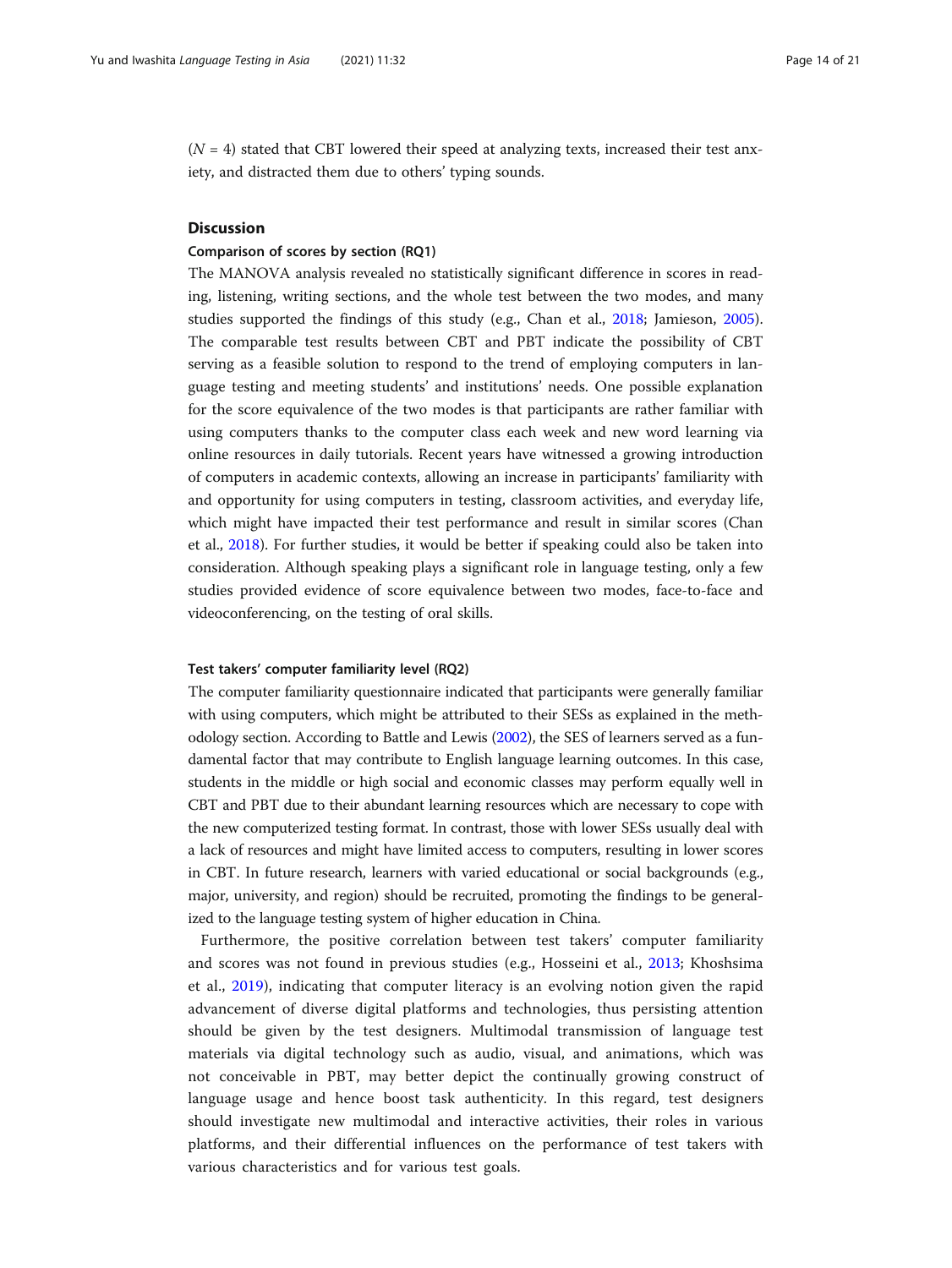In particular, two items including feeling comfortable reading articles on a computer, and forgetting the time while working on a computer significantly and positively correlated with participants' CBT performance. This finding is supported by Chan et al. ([2018](#page-18-0)) who also found that participants who had frequent access to computers and enjoyed working on computers tended to perform better than those who did not. One possible explanation for the finding of this study is that students who can concentrate on analyzing and extracting specific information from the text are more likely to achieve better results in the CBT reading comprehension test.

#### Test takers' attitudes towards CBT (RQ3)

The attitude survey revealed that most test takers favored CBT, which was consistent with the results reported in previous studies by Higgins et al. ([2005](#page-18-0)) and Khoshsima et al. [\(2017](#page-19-0)). Responses for question 3 in the interview showed that some group 1 test takers changed their mode preference after the test from negative to positive. Given that the present study found no relationship between computer familiarity and test takers' scores on CBT of TEM 4, this finding might suggest that the participants' initial negative attitude towards CBT was due to their lack of familiarity with CBT rather than a low level of computer familiarity.

Additionally, this study also found that different anxiety levels might cause some differences in performance between the two modes. Studies showed that students with a lower comfort level with computers may experience greater test anxiety, resulting in lower scores of CBT (Hartono, [2019\)](#page-18-0). Some other studies also showed that computer anxiety is not reliant on the degree of computer experience (e.g., Rabiu et al., [2020](#page-19-0); Zheng & Cheng, [2018\)](#page-20-0). As Douglas [\(2013](#page-18-0), p. 2) stated, "we must define the language construct to include appropriate technology in light of the target situation and test purpose." In the case of a comfortable environment, test takers may develop a relatively low level of test anxiety and high efficiency in performing the tasks and therefore may be able to achieve the best test performances.

#### Conclusions

In response to the increasing adoption of computer technology in China, this study investigated the comparability of CBT and PBT in TEM 4 and two learner factors (computer familiarity and mode preference) which might have affected the test performance. MANOVA analysis revealed no significant difference in test scores between the modes, and the computer familiarity survey showed that participants were generally familiar with using a computer. Subsequently, Pearson correlation analysis revealed that factors including the comfort level of reading articles on a computer (item 5) and forgetting the time when using a computer (item 9) were positively correlated with CBT performance. The attitude survey demonstrated that half of the participants held a positive attitude towards CBT. Thematic analysis of the interview data showed that students preferring CBT claimed that they had an innovative test experience and a comfortable test environment, which have increased their efficiency. As for those not preferring CBT, they stated that the mode increased their test anxiety and they were distracted by the noisy test environment, and they also found it difficult to analyze reading passages on a computer.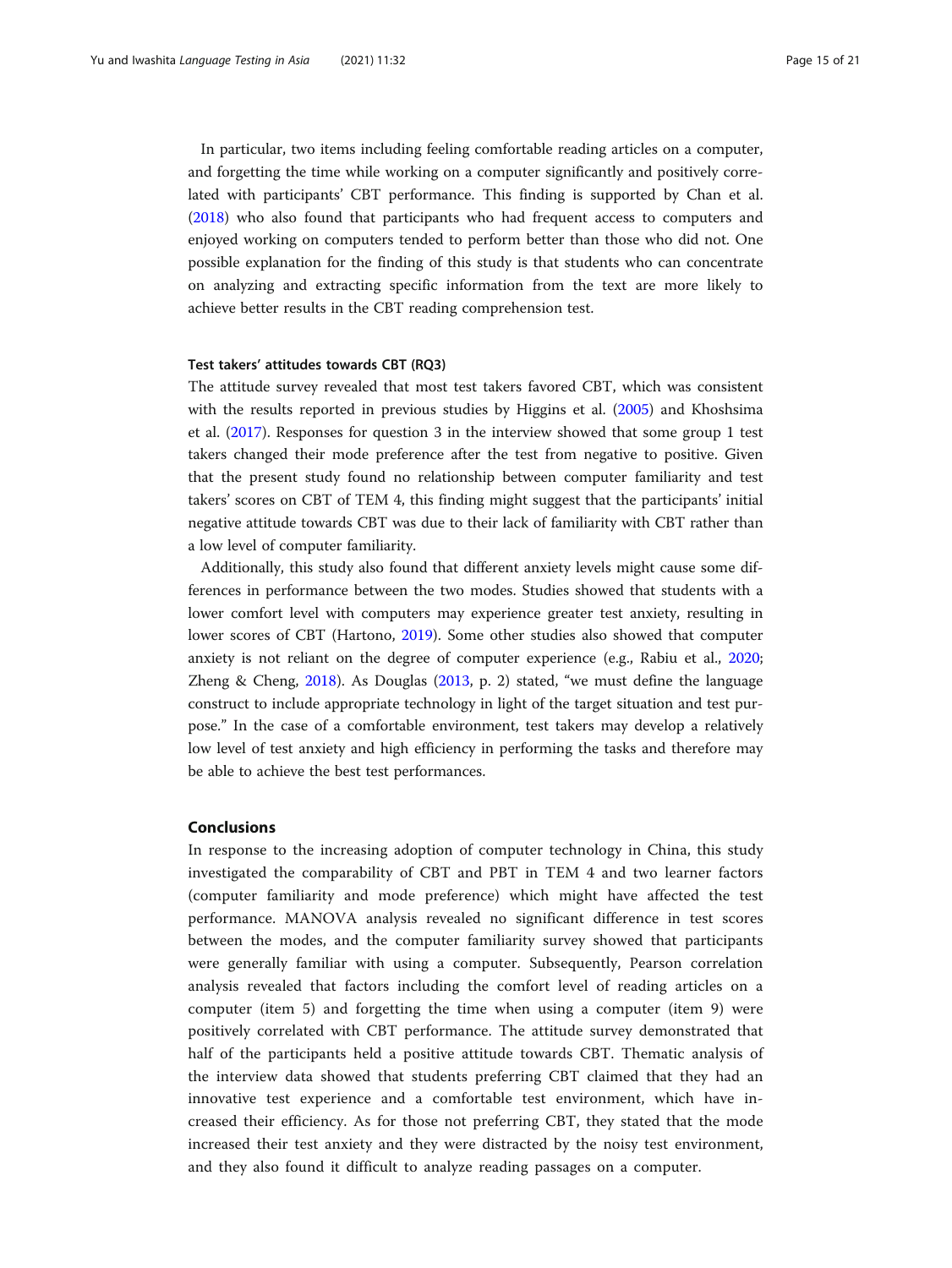# <span id="page-15-0"></span>Appendix A

Computer familiarity questionnaire

Put a  $(\checkmark)$  under the number that describes your perception.

| <b>Number</b> | <b>Ouestions</b>                                                                                                                                                         | 5-Always<br>4-Very often<br>3-Often<br>2-Once a while<br>1-Never                                            |
|---------------|--------------------------------------------------------------------------------------------------------------------------------------------------------------------------|-------------------------------------------------------------------------------------------------------------|
| $\mathbf{1}$  | How often do you use a computer?                                                                                                                                         | 54321                                                                                                       |
| 2             | How often do you use a computer for?<br>a) Entertainment (e.g., games, online communications, painting)?<br>b) Studying (e.g., reading, text analysis, word processing)? | 54321<br>54321                                                                                              |
|               |                                                                                                                                                                          | 5-Very comfortable<br>4-Ouite comfortable<br>3-Comfortable<br>2-Ouite uncomfortable<br>1-Very uncomfortable |
| 3             | How comfortable are you using a computer in general?                                                                                                                     | 54321                                                                                                       |
| 4             | How comfortable are you using a computer to read an article?                                                                                                             | 54321                                                                                                       |
| 5             | How do you feel about using the keyboard (typing)?                                                                                                                       | 54321                                                                                                       |
|               | To what extent do you agree with the following statements?                                                                                                               | 5-Strongly agree<br>4-Mostly agree<br>3-Neutral<br>2-Mostly disagree<br>1-Strongly disagree                 |
| 6             | I think taking exams on the computer is an inevitable trend.                                                                                                             | 54321                                                                                                       |
| 7             | I am confident that my ability to use a computer is enough<br>for me to take the computer-based language assessments.                                                    | 54321                                                                                                       |
| 8             | I think taking exams on a computer is interesting.                                                                                                                       | 54321                                                                                                       |
| 9             | When I am working with the computer, I always forget<br>about the time.                                                                                                  | 54321                                                                                                       |
|               |                                                                                                                                                                          | 5-Excellent<br>$4$ -Good<br>3-Fair<br>$2$ -Poor<br>1-Very poor                                              |
| 10            | If you compare yourself with other students, how would you<br>rate your familiarity with using a computer?                                                               | 54321                                                                                                       |

# Appendix B

Attitude survey

# Section A

Put a  $(\checkmark)$  under the number that describes your perception.

| Number       | <b>Questions</b>                                                                                   | Strongly<br>agree-5 |  | Agree-4 Neutral-3 Disagree-2 Strongly | disagree-1 |
|--------------|----------------------------------------------------------------------------------------------------|---------------------|--|---------------------------------------|------------|
| А            | I found the reading passages easy<br>to navigate through in CBT of TEM 4.                          |                     |  |                                       |            |
| <sup>B</sup> | In CBT of TEM 4, I can edit my essay<br>more easily than with pencil and paper.                    |                     |  |                                       |            |
|              | I find it easy to listen and type at the<br>same time in the listening section of<br>CBT of TFM 4. |                     |  |                                       |            |
|              | I was not distracted by the typing<br>sound made by other test takers.                             |                     |  |                                       |            |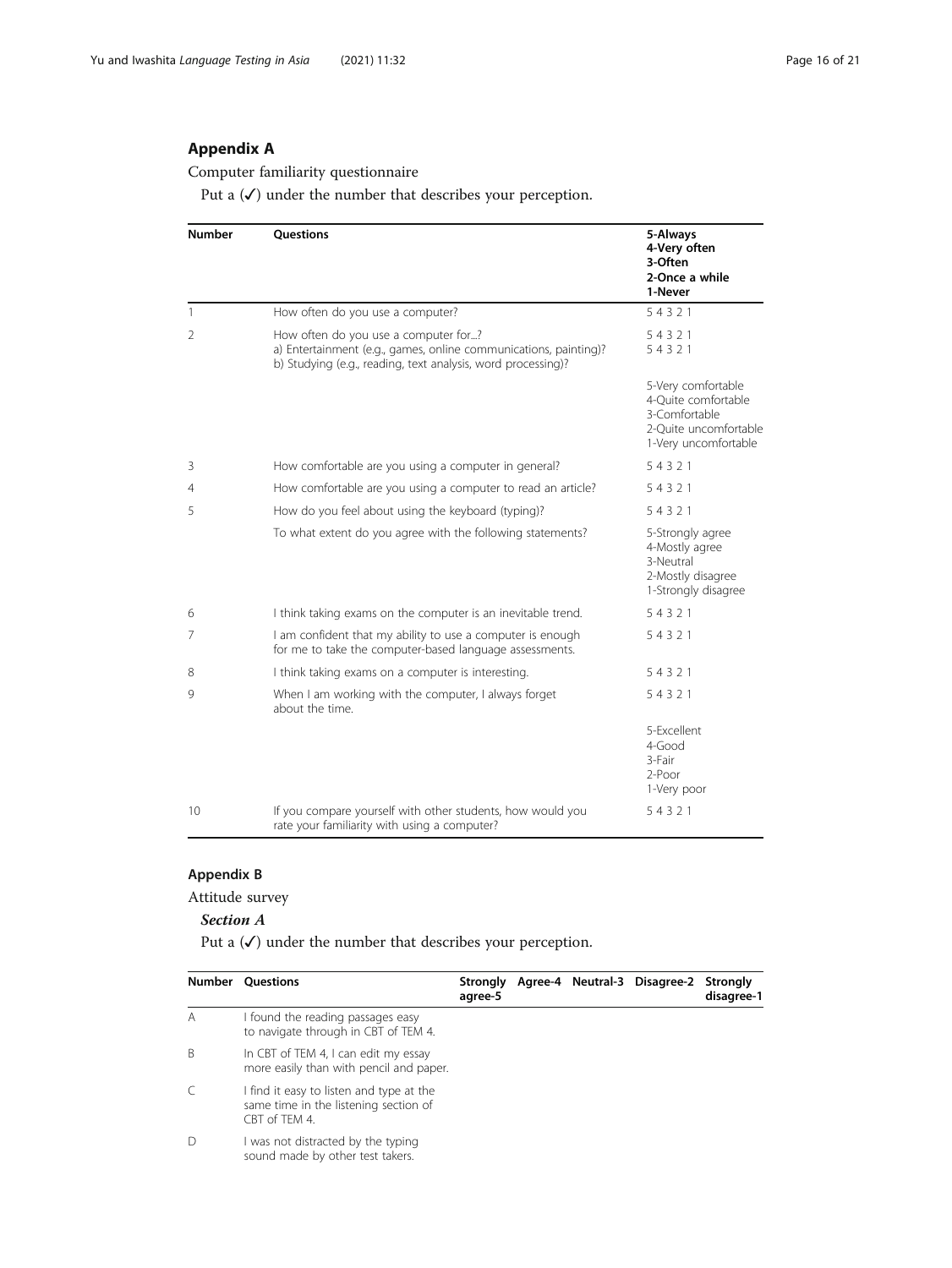# <span id="page-16-0"></span>Appendix B (Continued)

|   | <b>Number Ouestions</b>                                          | Stronaly<br>agree-5 |  | Agree-4 Neutral-3 Disagree-2 Strongly | disagree-1 |
|---|------------------------------------------------------------------|---------------------|--|---------------------------------------|------------|
| F | Taking CBT did not increase<br>my test anxiety.                  |                     |  |                                       |            |
|   | In comparison with PBT, I feel<br>more relaxed while taking CBT. |                     |  |                                       |            |

# Section B

G. What is your overall attitude towards the computer-based version of TEM 4? ( )

- a. Positive
- b. Negative
- c. Neutral

# Appendix C

Interview questions

- 1. What was your perception of computer-based tests before taking CBT of TEM 4?
- 2. What was your perception of computer-based tests after taking CBT of TEM 4?
- 3. Has your attitude towards CBT of TEM 4 changed? Please explain why your attitude has changed. You are expected to include the features of CBT of TEM 4 you like and dislike.

#### Appendix D

Rubric

| <b>Band score</b><br>(points) | <b>Description</b>                                                                                       |
|-------------------------------|----------------------------------------------------------------------------------------------------------|
|                               | Ideas are not relevant to the theme. Cohesion is poor. Language errors are very frequent<br>and serious. |
| -6                            | Ideas are slightly relevant to the theme. Cohesion is poor. Language errors are frequent<br>and serious. |
| 10                            | Ideas are relevant to the theme. Cohesion is a little poor. Language errors are serious.                 |
| 14                            | Ideas are clear and relevant to the theme. The text is cohesive with small language errors.              |
| 18                            | Ideas are closely relevant to the them. The text is very cohesive, language errors are minor.            |

# Appendix E

| <b>Section</b>     | <b>Full mark</b> | $\overline{\phantom{a}}$<br>Group | M    | SD   | <b>Kurtosis</b> | <b>Skewness</b> |
|--------------------|------------------|-----------------------------------|------|------|-----------------|-----------------|
| Listening          | 30               | CBT                               | 22.7 | 3.46 | $-0.66$         | $-0.89$         |
|                    |                  | PBT                               | 22.8 | 3.77 | $-0.51$         | $-0.64$         |
| Reading            | 15               | <b>CBT</b>                        | 11.3 | 2.36 | $-0.32$         | $-1.22$         |
|                    |                  | PBT                               | 10.9 | 2.26 | $-0.58$         | $-1.09$         |
| Writing Final      | 20               | <b>CBT</b>                        | 13.2 | 3.05 | 0.39            | $-1.60$         |
|                    |                  | PBT                               | 13.1 | 3.01 | 0.61            | $-1.49$         |
| <b>Total Score</b> | 65               | <b>CBT</b>                        | 47.2 | 8.12 | $-0.45$         | $-0.91$         |
|                    |                  | PBT                               | 46.9 | 8.45 | $-0.31$         | $-0.84$         |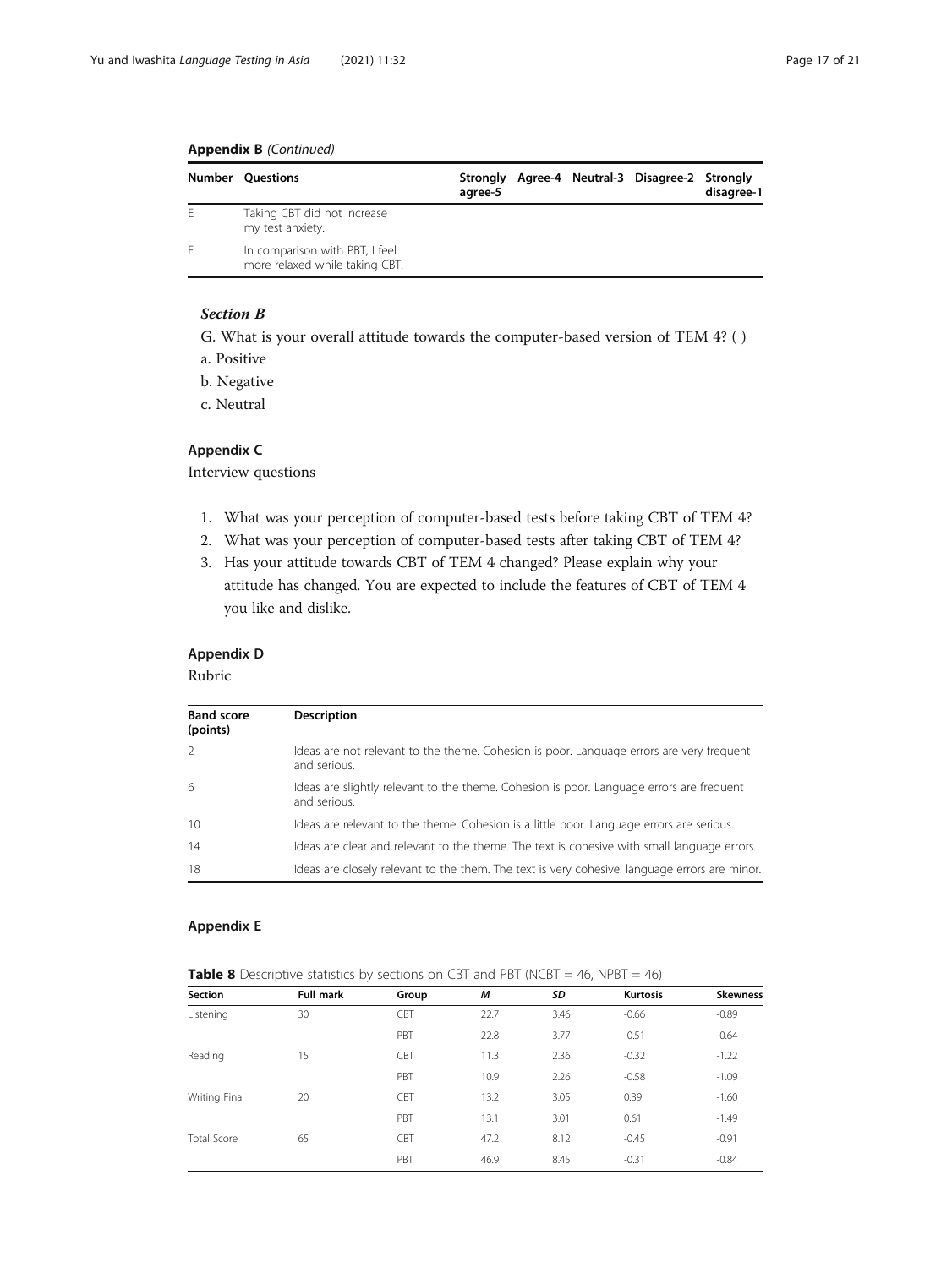|                  |                                         | Levene statistic | df1 | df <sub>2</sub> | Sig.  |
|------------------|-----------------------------------------|------------------|-----|-----------------|-------|
| Listening 30     | Based on mean                           | 0.129            | 1   | 90              | 0.720 |
|                  | Based on median                         | 0.033            | 1   | 90              | 0.857 |
|                  | Based on median and with<br>adjusted df | 0.033            | 1   | 82.454          | 0.857 |
|                  | Based on trimmed mean                   | 0.127            | 1   | 90              | 0.723 |
| Reading 15       | Based on mean                           | 0.009            | 1   | 90              | 0.923 |
|                  | Based on median                         | 0.000            |     | 90              | 1.000 |
|                  | Based on median and with<br>adjusted df | 0.000            | 1   | 87.534          | 1.000 |
|                  | Based on trimmed mean                   | 0.014            | 1   | 90              | 0.906 |
| Writing final 20 | Based on mean                           | 0.128            | 1   | 90              | 0.722 |
|                  | Based on median                         | 0.107            | 1   | 90              | 0.745 |
|                  | Based on median and with<br>adjusted df | 0.107            | 1   | 89.653          | 0.745 |
|                  | Based on trimmed mean                   | 0.133            |     | 90              | 0.716 |

#### <span id="page-17-0"></span>Table 9 Levene's test of equality of error variances

Design: Intercept + Category

## Table 10 Multivariate tests

| <b>Effect</b> |                    | Value  | F                     | Hypothesis df | Error df | Sig.  |
|---------------|--------------------|--------|-----------------------|---------------|----------|-------|
| Intercept     | Pillai's Trace     | 0.983  | 1716.891 <sup>a</sup> | 3.000         | 88,000   | 0.000 |
|               | Wilks' lambda      | 0.017  | 1716.891 <sup>a</sup> | 3.000         | 88.000   | 0.000 |
|               | Hotelling's trace  | 58.530 | 1716.891 <sup>a</sup> | 3.000         | 88,000   | 0.000 |
|               | Roy's largest root | 58.530 | 1716.891 <sup>a</sup> | 3.000         | 88.000   | 0.000 |
| Category      | Pillai's trace     | 0.022  | $.657$ <sup>a</sup>   | 3.000         | 88.000   | 0.581 |
|               | Wilks' lambda      | 0.978  | $.657$ <sup>a</sup>   | 3.000         | 88.000   | 0.581 |
|               | Hotelling's trace  | 0.022  | $.657$ <sup>a</sup>   | 3.000         | 88.000   | 0.581 |
|               | Roy's largest root | 0.022  | $.657$ <sup>a</sup>   | 3.000         | 88,000   | 0.581 |

Design: Intercept + Category

a Exact statistic

#### Abbreviations

CBT: Computer-based testing; CET: College English Test; EFL: English as a Foreign Language; GRE: Graduate Record Examinations; TAE: Test of Academic English; TEM: Test for English Majors; TEM 4: Test for English Majors-Band 4; NCEE: National College Entrance Examination; MANOVA: Multivariate analysis of variance; MOE: Ministry of Education; PBT: Paper-based testing; PET: Preliminary English Test; SES: Socioeconomic status

#### Supplementary Information

The online version contains supplementary material available at [https://doi.org/10.1186/s40468-021-00147-0.](https://doi.org/10.1186/s40468-021-00147-0)

Additional file 1.

#### Acknowledgements

The authors would like to thank all participant learners and instructors who participated in this study.

#### Authors' contributions

WY contributed to designing the study, acquiring and analyzing data, and writing the manuscript. NI mentored WY through the whole research process and assisted WY to develop the research topic, questions, methodology, and milestones required for successful completion. The author(s) read and approved the final manuscript.

#### Availability of data and materials

The datasets used and/or analyzed during the current study are available from the corresponding author on reasonable request.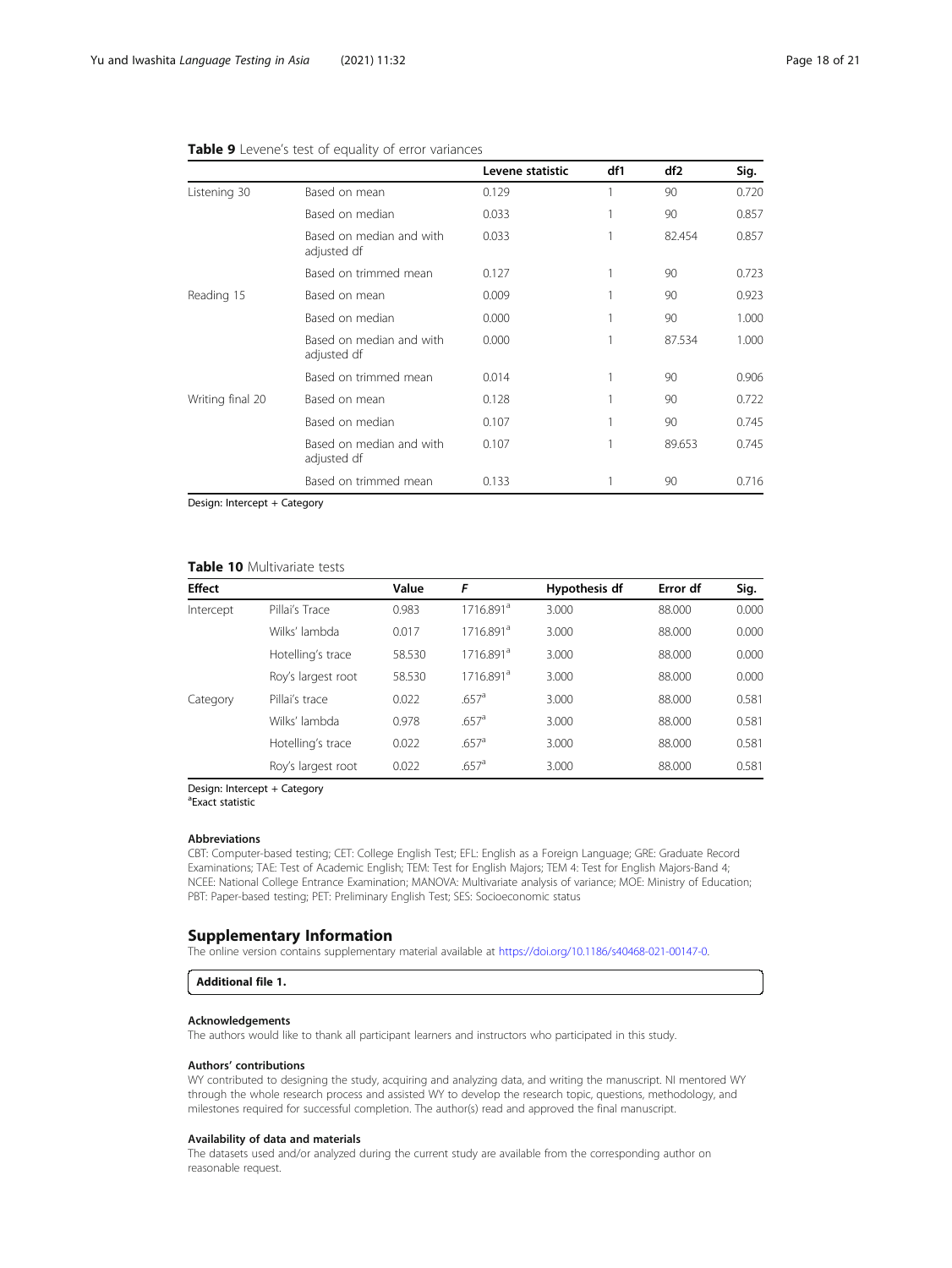#### <span id="page-18-0"></span>Declaration

#### Competing interests

The authors declare that they have no competing interests.

Received: 3 August 2021 Accepted: 4 November 2021 Published online: 25 November 2021

#### References

- AlKadi, S. Z., & Madini, A. A. (2019). EFL learners' Lexico-grammatical competence in paper-based vs. computer-based in genre writing. SSRN Electronic Journal. [https://doi.org/10.2139/ssrn.3431758.](https://doi.org/10.2139/ssrn.3431758)
- Anakwe, B. (2008). Comparison of student performance in paper-based versus computer-based testing. Journal of Education for Business, 84(1), 13–17. [https://doi.org/10.3200/joeb.84.1.13-17.](https://doi.org/10.3200/joeb.84.1.13-17)
- Bai, Y. (2020). The relationship of test takers' learning motivation, attitudes towards the actual test use and test performance of the College English Test in China. Language Testing in Asia, 10(1). <https://doi.org/10.1186/s40468-020-00108-z>.
- Banerjee, J. (2003). The TOEFL CBT (Computer-based test). Language Testing, 20(1), 111–123. [https://doi.org/10.1191/02655322](https://doi.org/10.1191/0265532203lt246xx) [03lt246xx](https://doi.org/10.1191/0265532203lt246xx).
- Battle, J., & Lewis, M. (2002). The increasing significance of class: The relative effects of race and socioeconomic status on academic achievement. Journal of Poverty, 6(2), 21-35. [https://doi.org/10.1300/j134v06n02\\_02.](https://doi.org/10.1300/j134v06n02_02)
- Berninger, V. W., Abbott, R. D., Abbott, S. P., Graham, S., & Richards, T. (2002). Writing and reading. Journal of Learning Disabilities, 35(1), 39–56. [https://doi.org/10.1177/002221940203500104.](https://doi.org/10.1177/002221940203500104)
- Boo, J., & Vispoel, W. (2012). Computer versus paper-and-pencil assessment of educational development: A comparison of psychometric features and examinee preferences. Psychological Reports, 111(2), 443–460. [https://doi.org/10.2466/10.03.11.](https://doi.org/10.2466/10.03.11.pr0.111.5.443-460) [pr0.111.5.443-460.](https://doi.org/10.2466/10.03.11.pr0.111.5.443-460)
- Braun, V., & Clarke, V. (2006). Using thematic analysis in psychology. Qualitative Research in Psychology, 3(2), 77-101. [https://](https://doi.org/10.1191/1478088706qp063oa) [doi.org/10.1191/1478088706qp063oa](https://doi.org/10.1191/1478088706qp063oa).
- Chan, S., Bax, S., & Weir, C. (2018). Researching the comparability of paper-based and computer-based delivery in a highstakes writing test. Assessing Writing, 36, 32–48. <https://doi.org/10.1016/j.asw.2018.03.008>.
- Chapelle, C. (2001). Computer applications in second language acquisition: foundations for teaching, testing and research. Cambridge University Press. [https://doi.org/10.1017/CBO9781139524681.](https://doi.org/10.1017/CBO9781139524681)
- Chapelle, C. A. (2007). Technology and second language acquisition. Annual Review of Applied Linguistics., 27, 98–114. [https://](https://doi.org/10.1017/S0267190508070050) [doi.org/10.1017/S0267190508070050](https://doi.org/10.1017/S0267190508070050).
- Choi, I. C., Kim, K. S., & Boo, J. (2003). Comparability of a paper-based language test and a computer-based language test. Language Testing, 20(3), 295–320. <https://doi.org/10.1191/0265532203lt258oa>.
- Coniam, D. (2006). Evaluating computer-based and paper-based versions of an English-language listening test. ReCALL, 18(2), 193–211. <https://doi.org/10.1017/s0958344006000425>.
- Douglas, D. (2013). Technology and language testing. In C. A. Chapelle (Ed.), The Encyclopedia of applied linguistics Wiley-Blackwell.
- Ebrahimi, M. R., Hashemi Toroujeni, S. M., & Shahbazi, V. (2019). Score equivalence, gender difference, and testing mode preference in a comparative study between computer-based testing and paper-based testing. International Journal of Emerging Technologies in Learning (IJET), 14(07), 128. <https://doi.org/10.3991/ijet.v14i07.10175>.
- Escudier, M. P., Newton, T. J., Cox, M. J., Reynolds, P. A., & Odell, E. W. (2011). University students' attainment and perceptions of computer delivered assessment; a comparison between computer-based and traditional tests in a "high-stakes" examination. Journal of Computer Assisted Learning, 27(5), 440-447. <https://doi.org/10.1111/j.1365-2729.2011.00409.x>.
- Fan, J., Frost, K., & Liu, B. (2020). Teachers' involvement in high-stakes language assessment reforms: The case of Test for English Majors (TEM) in China. Studies in Educational Evaluation, 66, 100898. <https://doi.org/10.1016/j.stueduc.2020.100898>.
- Florit, E., Roch, M., & Levorato, M. C. (2013). The relation between listening comprehension of text and sentences in preschoolers: Specific or mediated by lower and higher level components? Applied Psycholinguistics, 34(2), 395-415. [https://doi.org/10.1017/S0142716411000749.](https://doi.org/10.1017/S0142716411000749)
- Flowers, C., Kim, D. H., Lewis, P., & Davis, V. C. (2011). A Comparison of Computer-Based Testing and Pencil-and-Paper Testing for Students with a Read-Aloud Accommodation. Journal of Special Education Technology, 26(1), 1–12. [https://doi.org/1](https://doi.org/10.1177/016264341102600102) [0.1177/016264341102600102.](https://doi.org/10.1177/016264341102600102)
- Fulcher, G. (1999). Computerizing an English language placement test. ELT Journal, 53(4), 289–299. [https://doi.org/10.1093/elt/](https://doi.org/10.1093/elt/53.4.289) [53.4.289.](https://doi.org/10.1093/elt/53.4.289)
- Goldberg, A. L., & Pedulla, J. J. (2002). Performance differences according to test mode and computer familiarity on a practice graduate record exam. Educational and Psychological Measurement, 62(6), 1053–1067. [https://doi.org/10.1177/00131644](https://doi.org/10.1177/0013164402238092) [02238092.](https://doi.org/10.1177/0013164402238092)
- Hartono, D. A. (2019). Investigating the relationship between test-taking anxiety and test-takers' performance on the IELTS test. Script Journal: Journal of Linguistic and English Teaching, 4(1), 1. [https://doi.org/10.24903/sj.v4i1.282.](https://doi.org/10.24903/sj.v4i1.282)
- Higgins, J., Russell, M., & Hoffmann, T. (2005). Examining the effect of computer-based passage presentation on reading test performance. Journal of Technology, Learning, and Assessment, 3(4), 1-36.
- Hosseini, M. (2017). Replacing paper-based testing with an alternative for the assessment of Iranian undergraduate students: Administration mode effect on testing performance. International Journal of Language and Linguistics, 5(3), 78. [https://doi.](https://doi.org/10.11648/j.ijll.20170503.13) [org/10.11648/j.ijll.20170503.13](https://doi.org/10.11648/j.ijll.20170503.13).
- Hosseini, M., Abidin, M. J. Z., Kamarzarrin, H., & Khaledian, M. (2013). The investigation of difference between PPT and CBT results of EFL learners in Iran: Computer familiarity and test performance in CBT. International Letters of Social and Humanistic Sciences, 11, 66–75. [https://doi.org/10.18052/www.scipress.com/ilshs.11.66.](https://doi.org/10.18052/www.scipress.com/ilshs.11.66)
- International Test Commission (2006). International guidelines on computer-based and internet-delivered testing. International Journal of Testing, 6(2), 143–171. [https://doi.org/10.1207/s15327574ijt0602\\_4.](https://doi.org/10.1207/s15327574ijt0602_4)
- Jamieson, J. (2005). Trends in computer-based second language assessment. Annual Review of Applied Linguistics, 25, 228-242. <https://doi.org/10.1017/s0267190505000127>.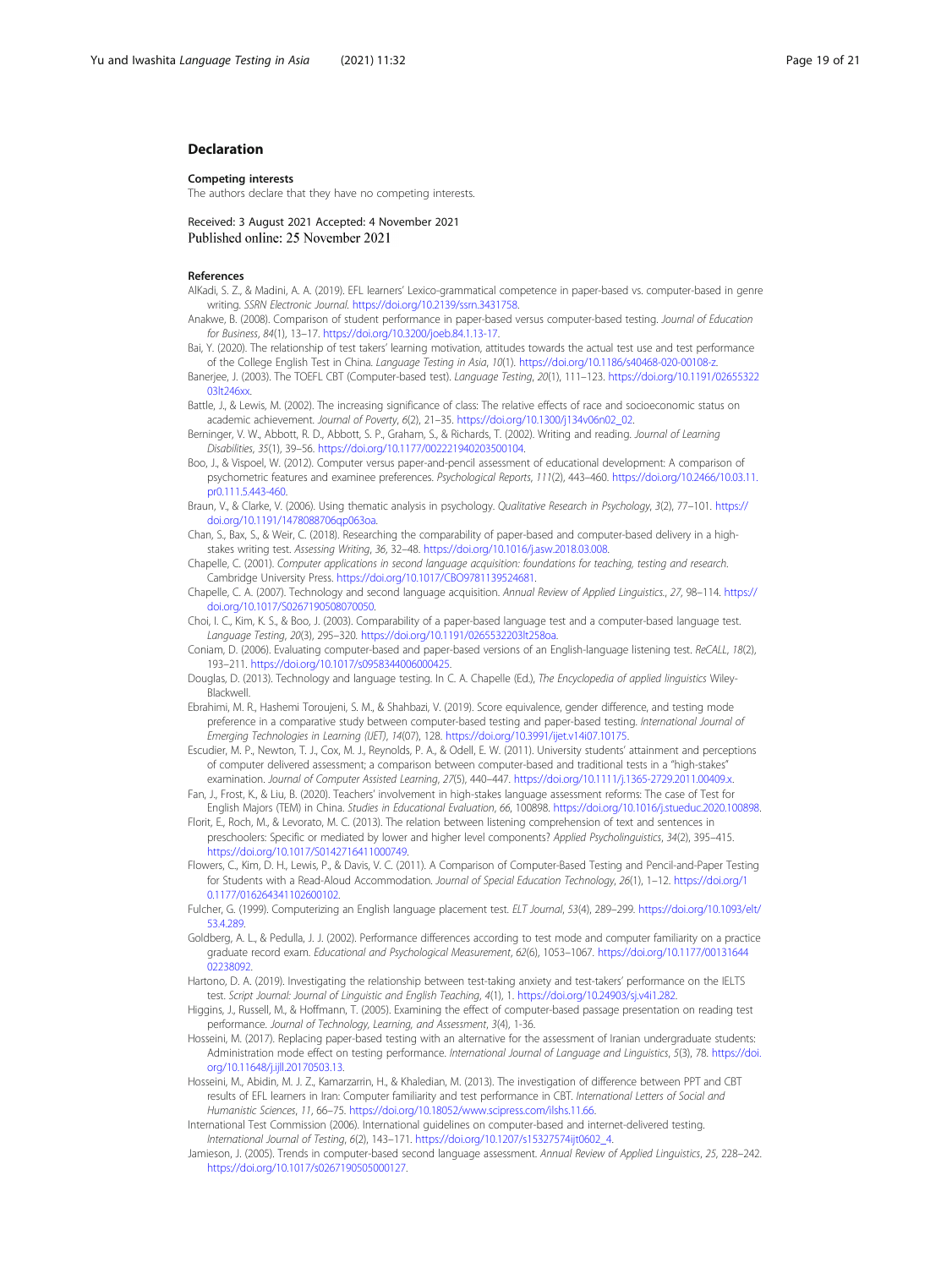- <span id="page-19-0"></span>Jiao, H., & Wang, S. (2010). A multifaceted approach to investigating the equivalence of computer-based and paper-andpencil assessments: An example of reading diagnostics. International Journal of Learning Technology, 5(3), 264. [https://doi.](https://doi.org/10.1504/ijlt.2010.037307) [org/10.1504/ijlt.2010.037307](https://doi.org/10.1504/ijlt.2010.037307).
- Jin, Y. (2010). The place of language testing and assessment in the professional preparation of foreign language teachers in China. Language Testing, 27(4), 555–584. <https://doi.org/10.1177/0265532209351431>.
- Jin, Y., & Fan, J. (2011). Test for English Majors (TEM) in China. Language Testing, 28(4), 589–596. [https://doi.org/10.1177/02](https://doi.org/10.1177/0265532211414852) [65532211414852](https://doi.org/10.1177/0265532211414852).
- Jin, Y., & Yan, M. (2017). Computer literacy and the construct validity of a high-stakes computer-based writing assessment. Language Assessment Quarterly, 14(2), 101–119. <https://doi.org/10.1080/15434303.2016.1261293>.
- Juel, C., Griffith, P. L., & Gough, P. B. (1986). Acquisition of literacy: A longitudinal study of children in first and second grade. Journal of Educational Psychology, 78(4), 243–255. <https://doi.org/10.1037/0022-0663.78.4.243>.
- Khoshsima, H., Hosseini, M., & Toroujeni, S. M. H. (2017). Cross-Mode comparability of computer-based testing (CBT) versus paper-pencil based testing (PPT): An investigation of testing administration mode among iranian intermediate EFL learners. English Language Teaching, 10(2), 23. <https://doi.org/10.5539/elt.v10n2p23>.
- Khoshsima, H., Toroujeni, S. M. H., Thompson, N., & Ebrahimi, M. R. (2019). Computer-based (CBT) vs. paper-based (PBT) testing: mode effect, relationship between computer familiarity, attitudes, aversion and mode preference with CBT test scores in an Asian private EFL context. Teaching English with Technology, 19(1), 86-101 [http://www.tewtjournal.org.](http://www.tewtjournal.org)
- Kim, H. R., Bowles, M., Yan, X., & Chung, S. J. (2018). Examining the comparability between paper- and computer-based versions of an integrated writing placement test. Assessing Writing, 36, 49–62. <https://doi.org/10.1016/j.asw.2018.03.006>.
- Kim, Y.-S., Al Otaiba, S., Puranik, C., Folsom, J. S., Greulich, L., & Wagner, R. K. (2011). Componential skills of beginning writing: An exploratory study. Learning and Individual Differences, 21(5), 517–525. [https://doi.org/10.1016/j.lindif.2011.06.004.](https://doi.org/10.1016/j.lindif.2011.06.004)
- Kim, Y.-S., & Phillips, B. (2014). Cognitive correlates of listening comprehension. Reading Research Quarterly, 49(3), 269-281. [https://doi.org/10.1002/rrq.74.](https://doi.org/10.1002/rrq.74)
- Kim, Y.-S. G. (2016). Direct and mediated effects of language and cognitive skills on comprehension or oral narrative texts (listening comprehension) for children. Journal of Experimental Child Psychology, 141, 101–120. [https://doi.org/10.1016/j.](https://doi.org/10.1016/j.jecp.2015.08.003) [jecp.2015.08.003.](https://doi.org/10.1016/j.jecp.2015.08.003)
- Kolen, M. J. (1999). Threats to score comparability with applications to performance assessments and computerized adaptive tests. Educational Assessment, 6(2), 73–96. [https://doi.org/10.1207/s15326977ea0602\\_01.](https://doi.org/10.1207/s15326977ea0602_01)
- Kunnan, A. J. (2015). Language testing and assessment. London, England: Routledge.
- Kunnan, A. J., & Carr, N. (2017). A comparability study between the General English Proficiency Test- Advanced and the Internet-Based Test of English as a Foreign Language. Language Testing in Asia, 7(1). [https://doi.org/10.1186/s40468-017-](https://doi.org/10.1186/s40468-017-0048-x) [0048-x](https://doi.org/10.1186/s40468-017-0048-x).
- Li, X. (2019). Language Testing in China: Past and Future. English Language Teaching, 12(12), 67. [https://doi.org/10.5539/elt.v12](https://doi.org/10.5539/elt.v12n12p67) [n12p67.](https://doi.org/10.5539/elt.v12n12p67)
- Mohammadi, M., & Barzgaran, M. (2012). Comparability of computer-based and paper-based versions of writing section of PET in Iranian EFL context. Journal of Foreign Language Teaching and Translation Studies, 1(2), 1-20.
- Odo, D. M. (2012). Computer familiarity and test performance on a computer-based cloze ESL reading assessment. Teaching English with Technology, 12(3), 18–35.
- Öz, H., & Özturan, T. (2018). Computer-based and paper-based testing: Does the test administration mode influence the reliability and validity of achievement tests? Journal of Language and Linguistic Studies, 14(1), 67–85 [http://jlls.org/index.](http://jlls.org/index.php/jlls/article/view/878) [php/jlls/article/view/878](http://jlls.org/index.php/jlls/article/view/878).
- Patel, A. B., & Laher, S. (2011). The influence of mode of test administration on test performance. Journal of Psychology in Africa, 21(1), 139–144. [https://doi.org/10.1080/14330237.2011.10820440.](https://doi.org/10.1080/14330237.2011.10820440)
- Prisacari, A. A., & Danielson, J. (2017). Computer-based versus paper-based testing: Investigating testing mode with cognitive load and scratch paper use. Computers in Human Behavior, 77, 1–10. <https://doi.org/10.1016/j.chb.2017.07.044>.
- Qian, D. D., & Cumming, A. (2017). Researching English language assessment in China: Focusing on high-stakes testing. Language Assessment Quarterly, 14(2), 97–100. [https://doi.org/10.1080/15434303.2017.1295969.](https://doi.org/10.1080/15434303.2017.1295969)
- Rabiu, N., Kehinde, A., Amuda, H. O., & Kadiri, K. K. (2020). University of Ilorin undergraduate students' perceptions of the usefulness and challenges regarding computer-based testing. Mousaion: South African Journal of Information Studies, 37(4). <https://doi.org/10.25159/2663-659x/7305>.
- Randall, J., Sireci, S., Li, X., & Kaira, L. (2012). Evaluating the comparability of paper- and computer-based science tests across sex and SES subgroups. Educational Measurement: Issues and Practice, 31(4), 2–12. [https://doi.org/10.1111/j.1745-3992.2](https://doi.org/10.1111/j.1745-3992.2012.00252.x) [012.00252.x](https://doi.org/10.1111/j.1745-3992.2012.00252.x)
- Sawaki, Y. (2012). Technology in language testing. In G. Fulcher, & F. Davidson (Eds.), The Routledge handbook of language testing, (pp. 426–437). Routledge.
- Srivastava, P., & Gray, S. (2012). Computer-based and paper-based reading comprehension in adolescents with typical language development and language-learning disabilities. Language, Speech, and Hearing Services in Schools, 43(4), 424– 437. [https://doi.org/10.1044/0161-1461\(2012/10-0108\)](https://doi.org/10.1044/0161-1461(2012/10-0108)).
- Tajuddin, E. S., & Mohamad, F. S. (2019). Paper versus screen: Impact on reading comprehension and speed. Indonesian Journal of Education Methods Development, 3(2). <https://doi.org/10.21070/ijemd.v3i2.20>.
- Tompkins, V., Guo, Y., & Justice, L. M. (2013). Inference generation, story comprehension, and language in the preschool years. Reading and Writing: An Interdisciplinary Journal, 26(3), 403–429. <https://doi.org/10.1007/s11145-012-9374-7>.
- Uke, W. A. S. (2017). Students' perception towards national examination 2017: Computer-based test or paper-based test. Mediterranean Journal of Social Sciences, 8(4-1), 139–143. [https://doi.org/10.2478/mjss-2018-0083.](https://doi.org/10.2478/mjss-2018-0083)
- Walpole, M. (2003). Socioeconomic status and college: How SES affects college experiences and outcomes. The Review of Higher Education, 27(1), 45–73. [https://doi.org/10.1353/rhe.2003.0044.](https://doi.org/10.1353/rhe.2003.0044)
- Wang, S., Hong, J., Young, M. J., Brooks, T., & Olson, J. (2007). Comparability of computer-based and paper-and-pencil testing in K–12 reading assessments. Educational and Psychological Measurement, 68(1), 5–24. [https://doi.org/10.1177/00131644](https://doi.org/10.1177/0013164407305592) [07305592.](https://doi.org/10.1177/0013164407305592)
- Wang, T., & Kolen, M. J. (2001). Evaluating comparability in computerized adaptive testing: Issues, Criteria and an example. Journal of Educational Measurement, 38(1), 19-49. <https://doi.org/10.1111/j.1745-3984.2001.tb01115.x>.